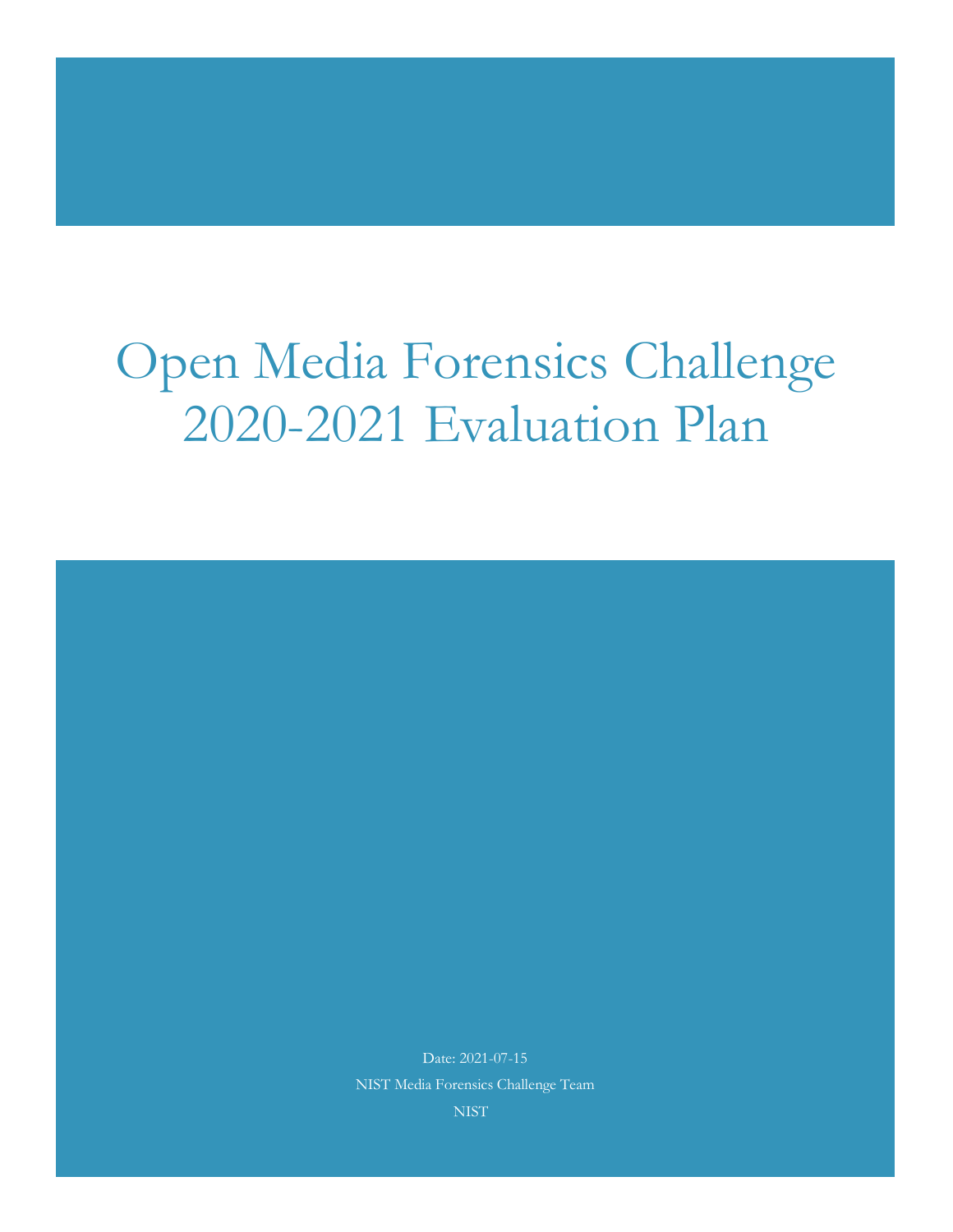|  |  |  | <b>TABLE OF CONTENTS</b> |  |
|--|--|--|--------------------------|--|
|--|--|--|--------------------------|--|

| List of Figures iv |                  |    |
|--------------------|------------------|----|
|                    | List of Tables v |    |
| 1                  |                  |    |
| 2                  |                  |    |
| 2.1                |                  |    |
| 2.1.1              |                  |    |
| 2.1.2              |                  |    |
| 2.1.3              |                  |    |
| 2.1.4              |                  |    |
| 2.2                |                  |    |
| 2.2.1              |                  |    |
| 2.2.2              |                  |    |
| 2.2.3              |                  |    |
| 2.2.4              |                  |    |
| 2.3                |                  |    |
| 2.4                |                  |    |
| $\mathbf{3}$       |                  |    |
| 3.1                |                  |    |
| 3.2                |                  |    |
| 3.3                |                  |    |
| 3.4                |                  |    |
| 3.4.1              |                  |    |
| 3.4.2              |                  |    |
| 3.5                |                  |    |
|                    |                  |    |
| 4                  |                  |    |
| 4.1                |                  |    |
| 5                  |                  |    |
| 5.1                |                  |    |
| 5.2                |                  | .9 |
| 5.3                |                  |    |
| 5.4                |                  |    |
| 5.5                |                  |    |
| 5.5.1              |                  |    |
| 5.5.2              |                  |    |
| 6                  |                  |    |
| 6.1                |                  |    |
| 6.1.1              |                  |    |
| 6.1.2              |                  |    |
| 6.1.3              |                  |    |
| 6.2                |                  |    |
| 6.2.1              |                  |    |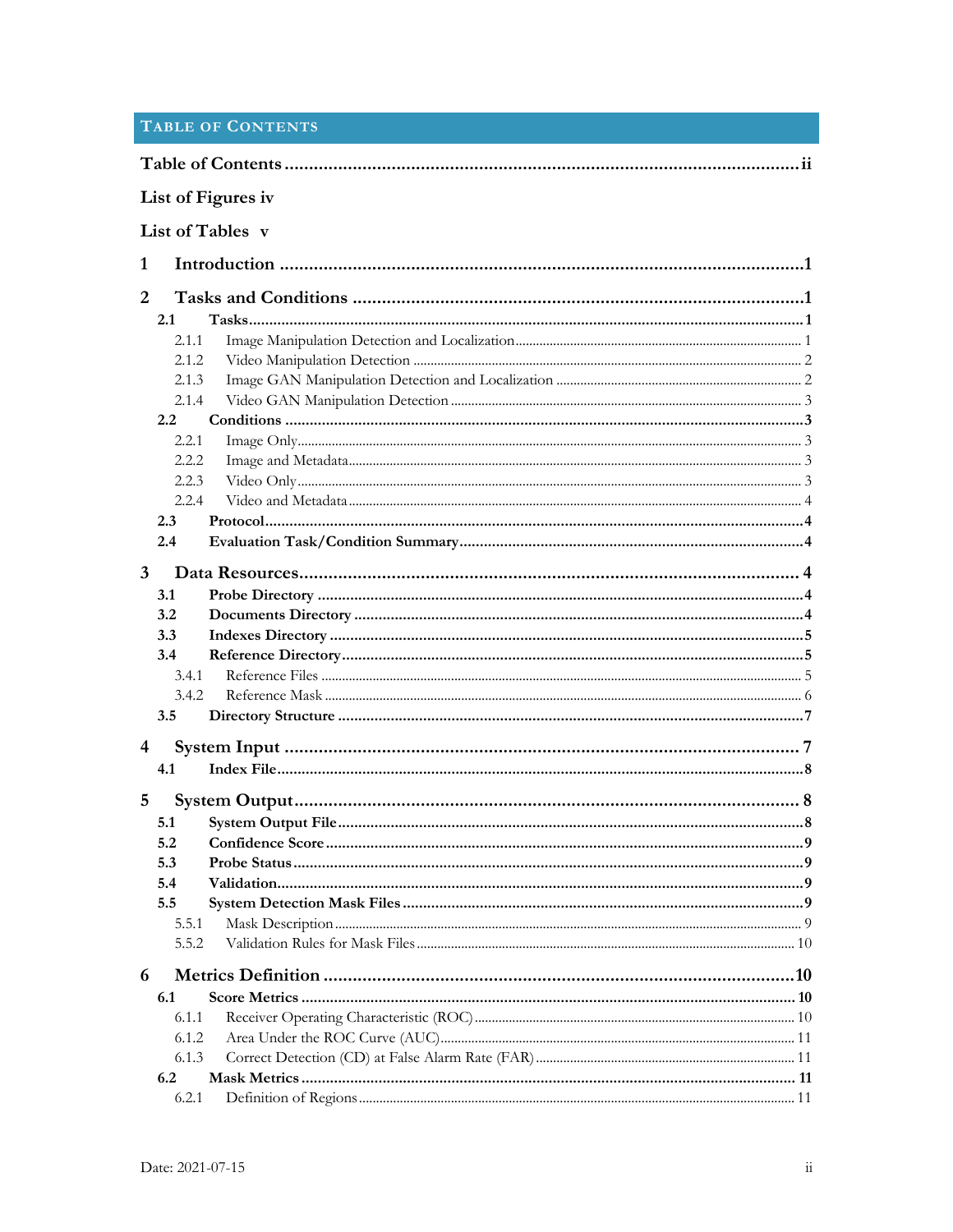| 6.2.2      |      |  |
|------------|------|--|
| 6.2.3      |      |  |
| 6.2.4      |      |  |
| 6.3        |      |  |
|            |      |  |
| $A-a$      |      |  |
| $A-b$      |      |  |
| $A-c$      |      |  |
|            |      |  |
|            |      |  |
| References | - 19 |  |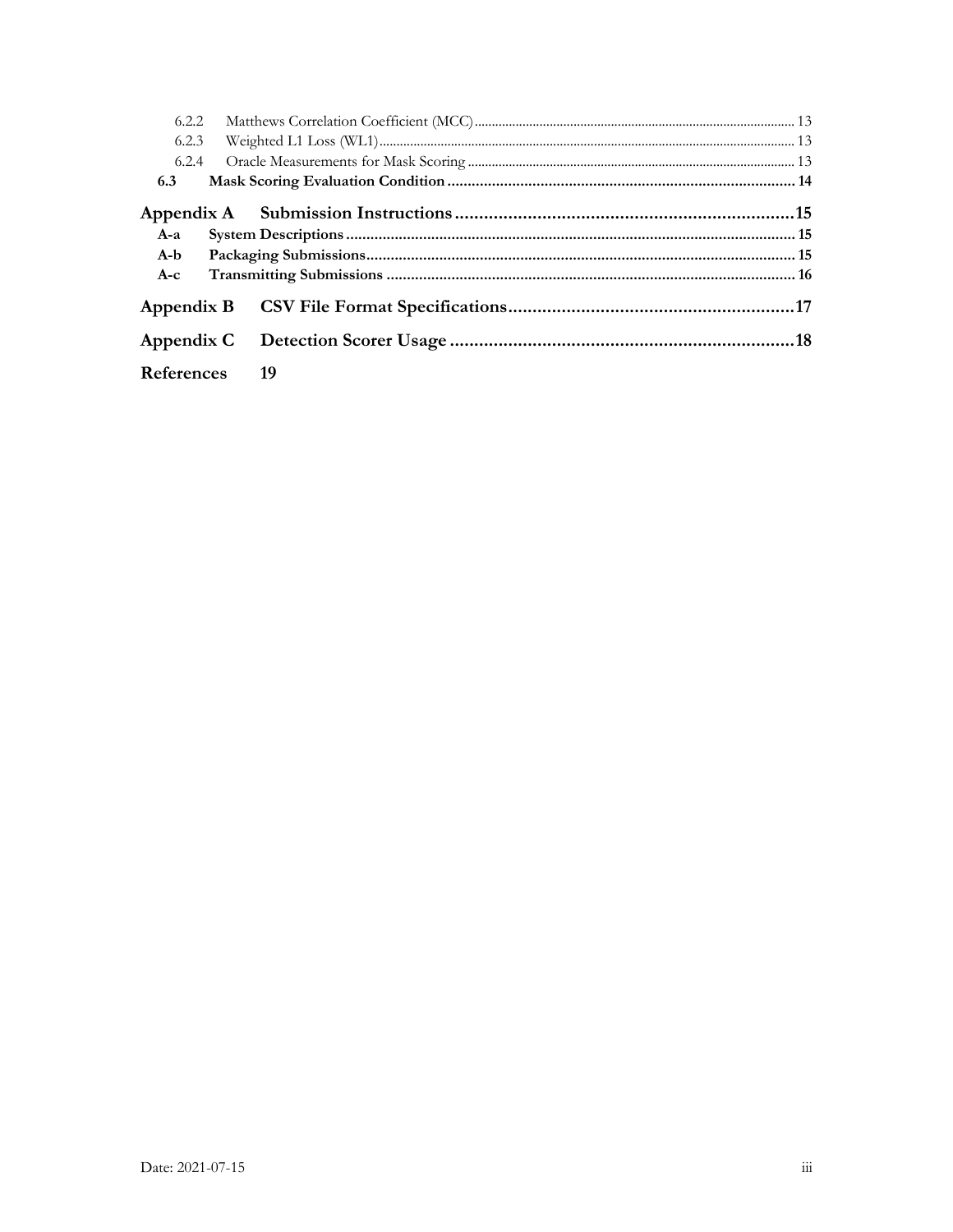# **LIST OF FIGURES**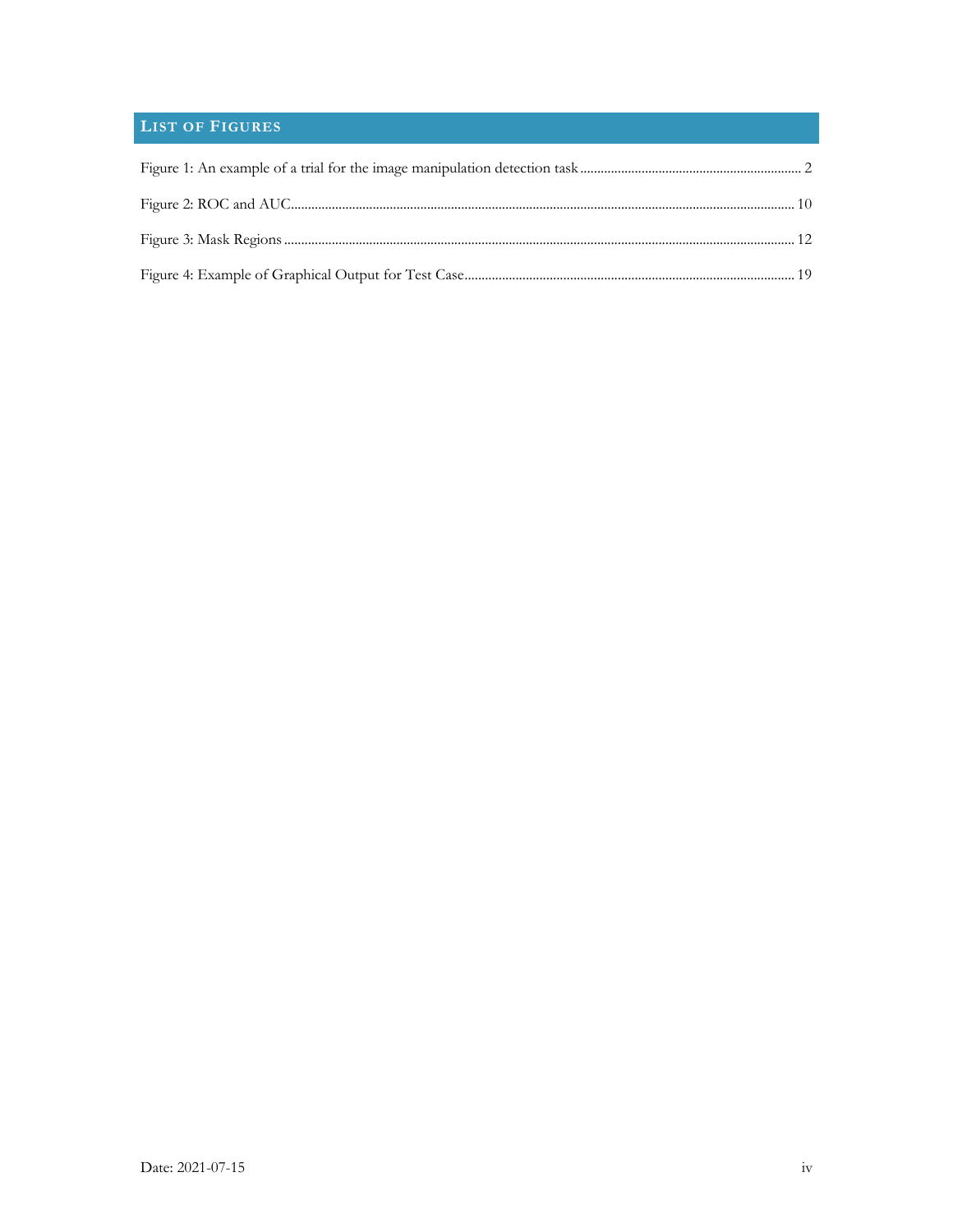# **LIST OF TABLES**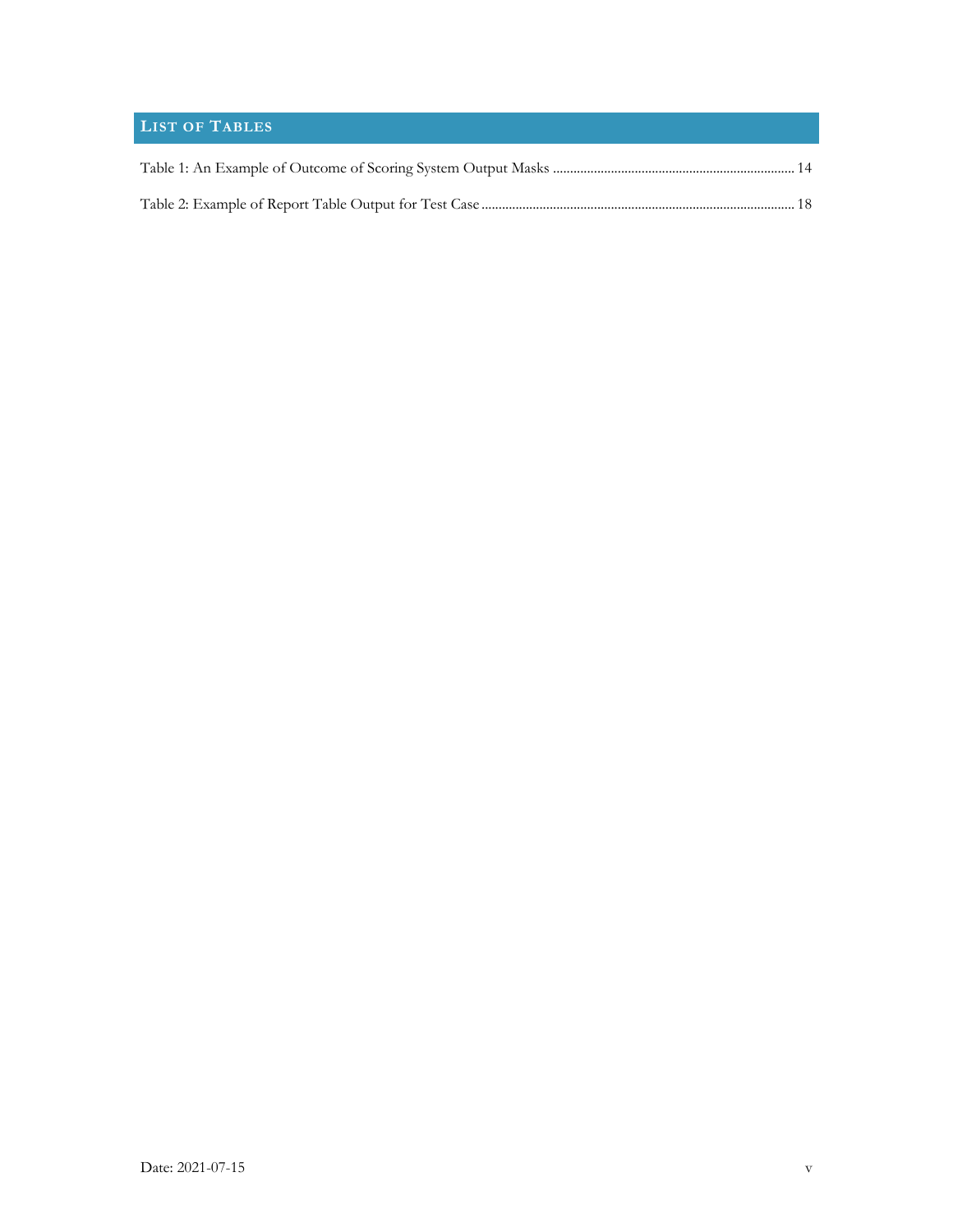## **1 INTRODUCTION**

This document describes the system evaluation tasks supported by the Open Media Forensics Challenge (OpenMFC) 2020-2021. The evaluation plan covers resources, task definitions, task conditions, file formats for system inputs and outputs, evaluation metrics, scoring procedures, and protocols for submitting results.

Media Forensics Challenge (MFC) is a media forensics evaluation to measure how well systems can automatically detect and locate manipulations in imagery (i.e., images and videos). In the DARPA MediFor Program 2017-2020, we systematically established the MediFor MFC evaluation to fulfill the DARPA program needs to focus on the container system evaluation for the internal participants. Thus, there were few external participants. The Open Media Forensics Challenge (OpenMFC) aims to engage the larger research community without container submission requirement, and to serve the participants worldwide.

Any questions or comments concerning the OpenMFC should be sent to  $mfc$  poc $@nist.gov$ .

## **2 TASKS AND CONDITIONS**

In the OpenMFC evaluation, the top four popular tasks from MediFor MFC are chosen that have more than 5 participants for first year OpenMFC. there are four tasks for systems that detect manipulated images and videos: Image Manipulation Detection and Localization, Image GAN Manipulation Detection and Localization, Video Manipulation Detection, and Video GAN Manipulation Detection. The tasks will be evaluated under two different conditions: image/video content only and image/video content plus metadata. For each task, the system will be prompted with a probe, an image or video that is the subject of the task question posed to the system.

## 2.1 TASKS

## 2.1.1 IMAGE MANIPULATION DETECTION AND LOCALIZATION

For the Image Manipulation Detection and Localization (IMDL) task, the objective is to detect if a probe image has been manipulated and, if so, to spatially localize the edits. Localization is encouraged but not required for OpenMFC. Manipulations are deliberate, purposeful manipulations such as splicing and cloning etc.

For each trial, which consists of a single probe image, the IMDL system must render a confidence score<sup>1</sup> with higher numbers indicating the probe image is more likely to have been manipulated. The primary metric for measuring detection performance will be Area Under the Receiver Operating Characteristic (ROC) Curve (AUC) (see Section 6.1.2); additional metrics may be used.

For localization, the system-rendered mask image for each trial must be relative to the probe image and must indicate the pixel(s) and confidence that the probe image was manipulated. The form of the system-provided masks is defined in Section 5.5.1. If the mask image for a trial is detected by a system to find no localizable content change, it can be omitted and is assumed to be empty. The reference mask for each true manipulation with localized content change is a layered reference mask<sup>2</sup>, a lossless JPEG 2000<sup>3</sup> image in which, on each layer,

<sup>1</sup> The confidence score can be of any real number in the range [0, 1]. The confidence scores must be orderable across trials, but not systems.

<sup>2</sup> Defined in Section 3.4.2.

<sup>3</sup> https://jpeg.org/jpeg2000/index.html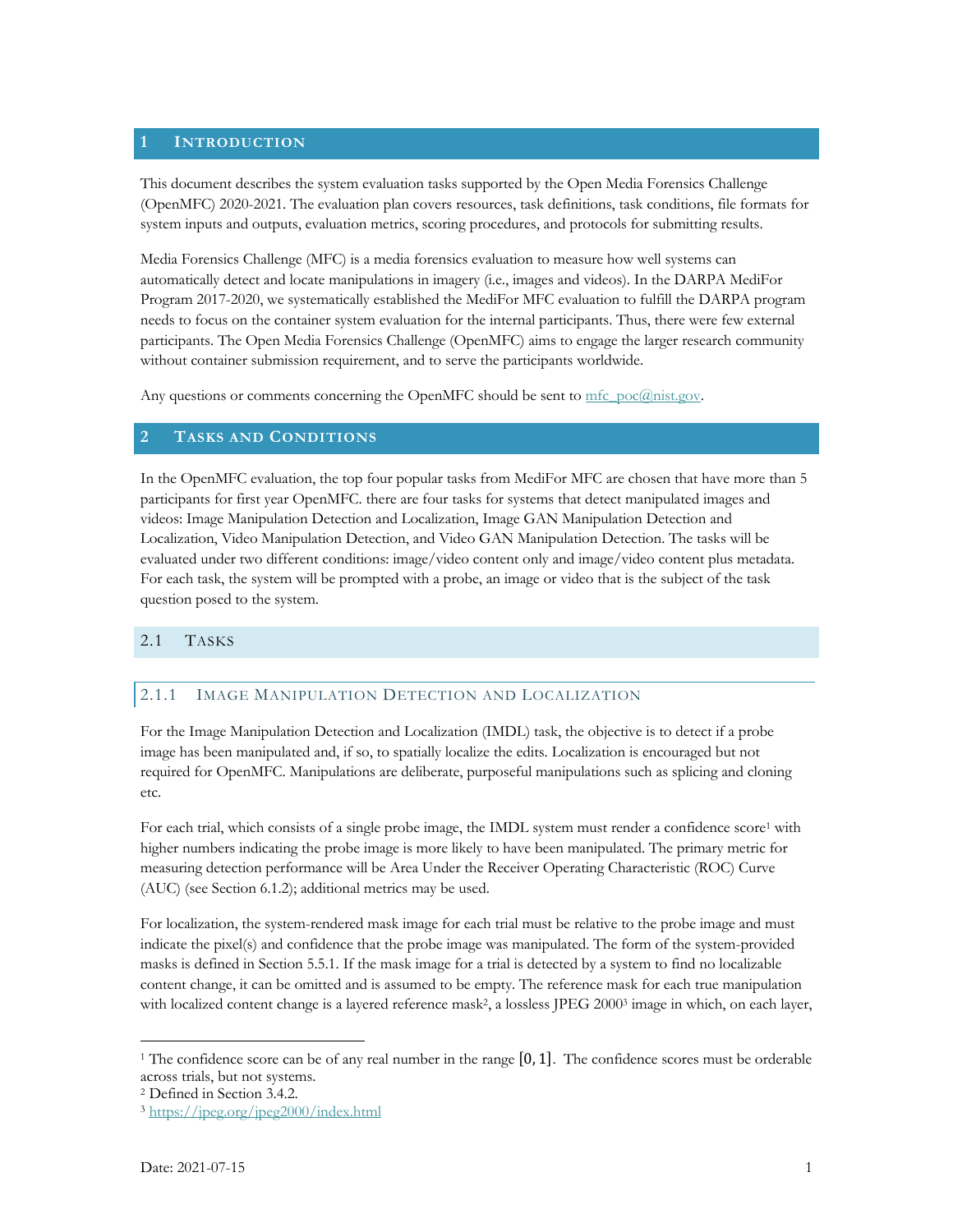a white pixel indicates the region has not been manipulated and a black pixel indicates the region has been manipulated. The reference mask for each true manipulation without localized content change is a reference mask, a JPEG 2000 image in which each pixel is white; that is, if there is no localized content change in a true manipulation, the mask is completely white. Each bit plane indicates a separate manipulation. Not all manipulations require localization output. Global operations affecting the entire image are not required for localization output because then the entire image is marked as manipulated; for example, a clone operation does require localization output while global histogram normalization does not. The primary metric for measuring image manipulation localization performance will be the Optimum Matthews Correlation Coefficient (MCC) (see Section 6.2.2); additional metrics may be used.



**Figure 1: An example of a trial for the image manipulation detection task4**

Figure 1 shows an example of an image manipulation detection and localization trial. In this trial, image (b) is the original image. Image (a) is created by removing a jogger, cloning a window, and splicing a hawk into the image. Each manipulation in the trial is indicated by a different color in the reference mask as shown in image (c). The removal of the jogger is indicated by the green color, the cloning of the window is indicated by the blue color, and the splicing in of the hawk is indicated by the red color.

## 2.1.2 VIDEO MANIPULATION DETECTION

For the Video Manipulation Detection (VMD) task, the objective is to detect if a probe video has been manipulated. There is no localization of the manipulated regions for this task in OpenMFC.

For each trial, which consists of a single probe video, the VMD system must render a confidence score with higher numbers indicating the probe video is more likely to have been manipulated. The primary metric for measuring detection performance will be Area Under the Receiver Operating Characteristic (ROC) Curve (AUC) (see Section 6.1.2); additional metrics may be used.

## 2.1.3 IMAGE GAN MANIPULATION DETECTION AND LOCALIZATION

For the Image GAN Manipulation Detection and Localization (IGMDL) task, the objective is to detect if a probe image has been manipulated using generative adversarial network (GAN) based techniques and, if so, to spatially localize the edits. Localization is encouraged but not required for OpenMFC. Manipulations performed using techniques other than a GAN-based should not be detected as GAN manipulations.

For each trial, which consists of a single probe image, the IGMDL system must render a confidence score with higher numbers indicating the probe image is more likely to have been manipulated using GAN-based

<sup>4</sup> In Figure 1, image (a) is a derivative of image (b) [4229350757\_4f8bae3870\_o.jpg (http://farm3.staticflickr.com/2694/4229350757\_4f8bae3870\_o.jpg) by michaelwm25] and of 5559691732\_7d70e4b268\_o.jpg (http://farm6.staticflickr.com/5306/5559691732\_7d70e4b268\_o.jpg) by BobMacInnes. All images are used under CC-BY 2.0 (https://creativecommons.org/licenses/by/2.0/).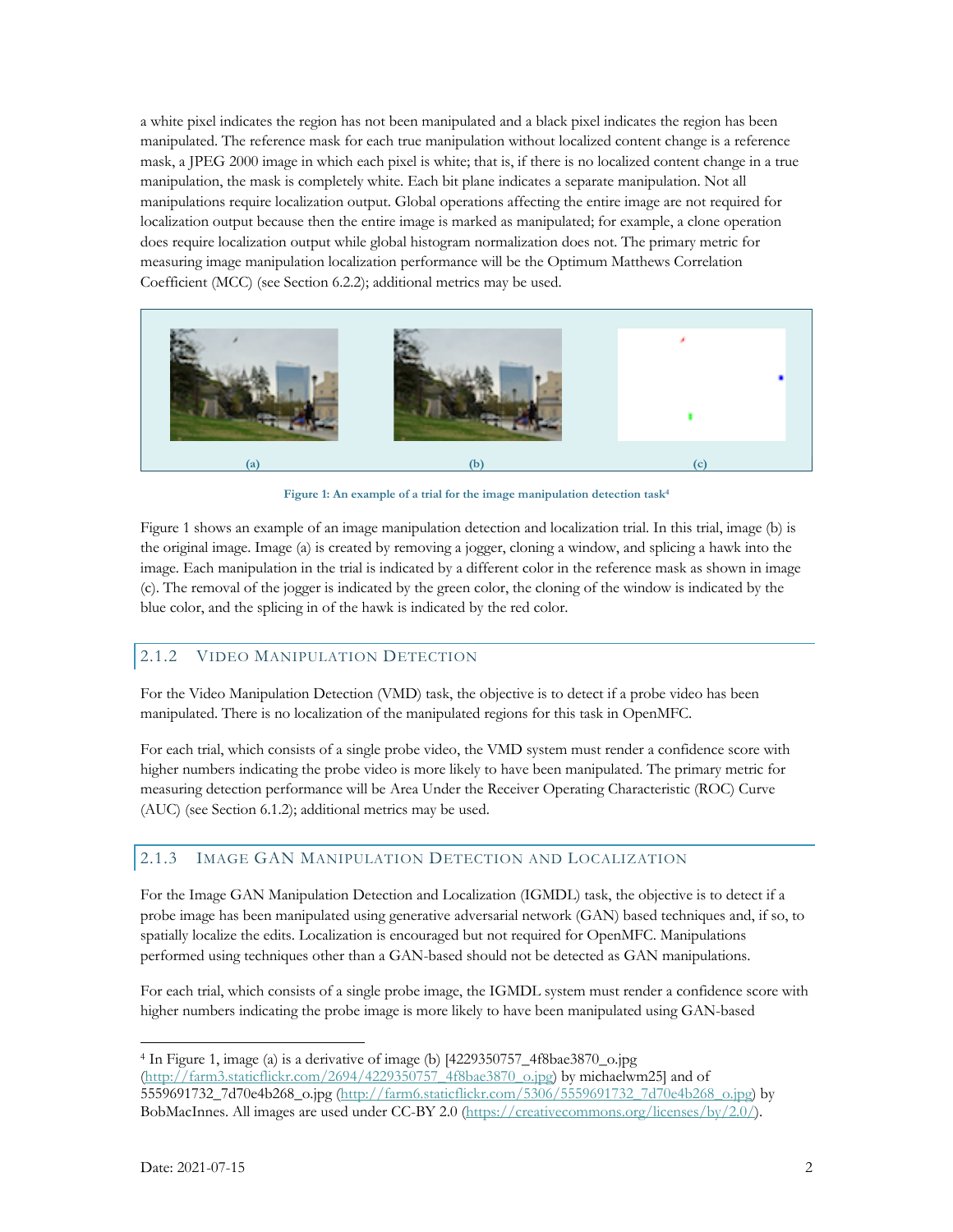techniques. The primary metric for measuring detection performance will be Area Under the Receiver Operating Characteristic (ROC) Curve (AUC) (see Section 6.1.2); additional metrics may be used.

For localization, the system-rendered mask image for each trial must be relative to the probe image and must indicate the pixel(s) and confidence that the probe image was manipulated using GAN-based techniques. The form of the system-provided masks is defined in Section 5.5.1. If the mask image for a trial is detected by a system to find no localizable GAN-based content change, it can be omitted and is assumed to be empty. The reference mask for each true manipulation with localized content change is a layered reference mask, a lossless JPEG 2000 image in which, on each layer, a white pixel indicates the region has not been manipulated with GAN-based techniques and a black pixel indicates the region has been manipulated with GAN techniques. The reference mask for each true manipulation without localized GAN-based content change is a reference mask, a JPEG 2000 image in which each pixel is white; that is, if there is no localized GAN-based content change in a true manipulation, the mask is completely white. Each bit plane indicates a separate manipulation. Not all GAN-based manipulations require localization output. Global operations affecting the entire image are not required for localization output because then the entire image is marked as manipulated. In the future, global operations may be addressed as a separate task. The primary metric for measuring image manipulation localization performance will be the Optimum Matthews Correlation Coefficient (MCC) (see Section 6.2.2); additional metrics may be used.

## 2.1.4 VIDEO GAN MANIPULATION DETECTION

For the Video GAN Manipulation Detection (VGMD) task, the objective is to detect if a probe video has been manipulated using generative adversarial network (GAN) based techniques. There is no localization for this task in OpenMFC. Manipulations performed using techniques other than a GAN-based should not be detected as manipulations.

For each trial, which consists of a single probe video, the VGMD system must render a confidence score with higher numbers indicating the probe video is more likely to have been manipulated using GAN-based techniques. The primary metric for measuring detection performance will be Area Under the Receiver Operating Characteristic (ROC) Curve (AUC); additional metrics may be used.

## 2.2 CONDITIONS

## 2.2.1 IMAGE ONLY

For the image only condition, ConditionID: **IO**, the system is only allowed to use the pixel-based content for images as input. No image header or other information should be used.

## 2.2.2 IMAGE AND METADATA

For the image and metadata condition, ConditionID: **IM**, the system is allowed to use metadata, including image header or other information, in addition to the pixel-based content for the image, as input.

#### 2.2.3 VIDEO ONLY

For the video only condition, ConditionID: **VO**, the system is only allowed to use the pixel-based content for videos and audio if it exists as input. No video header or other information should be used.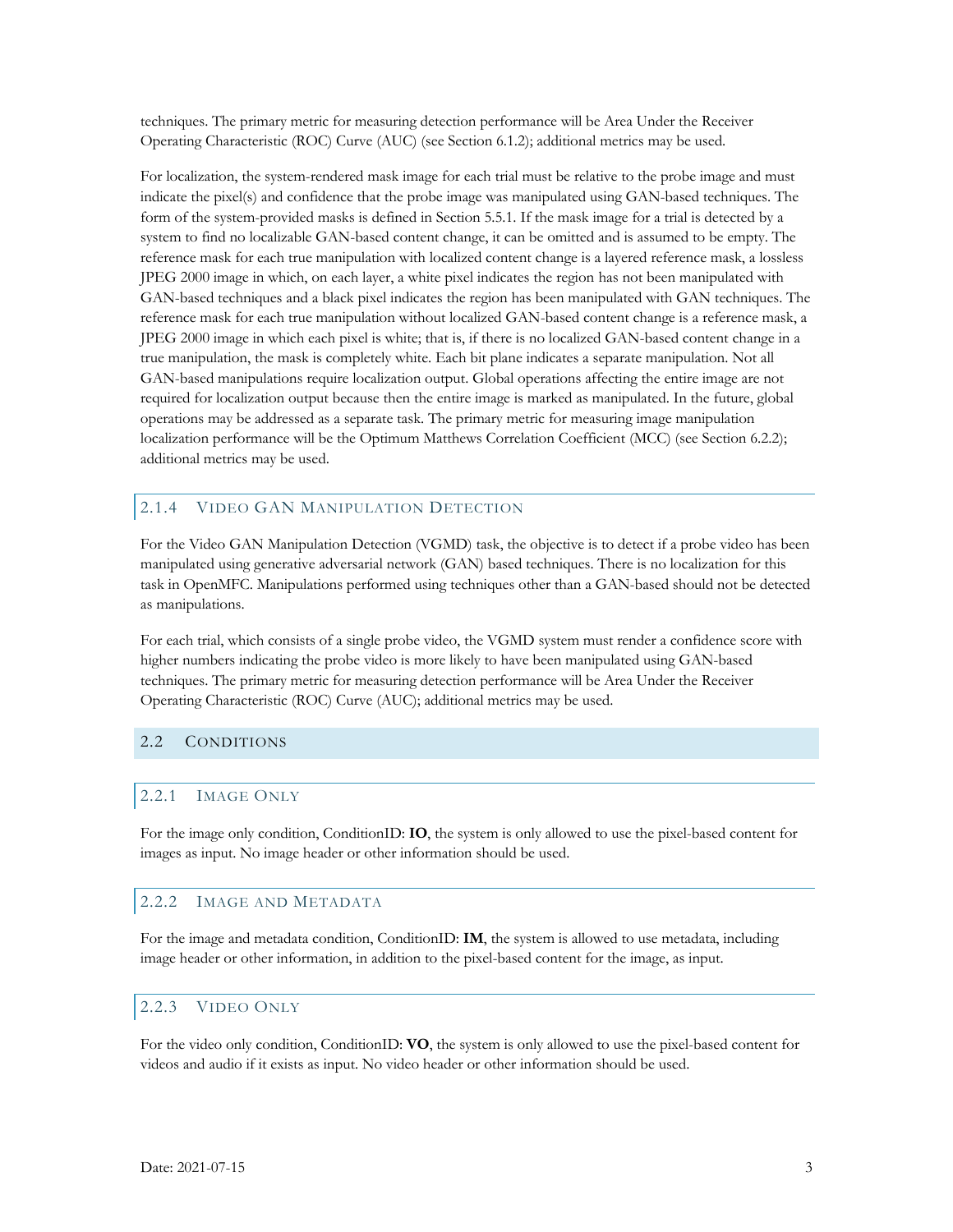## 2.2.4 VIDEO AND METADATA

For the video and metadata condition, ConditionID: **VM**, the system is allowed to use metadata, including video header or other information, in addition to the pixel-based content for the video and audio if it exists, as input.

## 2.3 PROTOCOL

All probes must be processed independently of each other within a given task and across all tasks, meaning content extracted from probe data must not affect another probe.

OpenMFC evaluations do not provide training sets for IMDL, IGMDL, VMD, or VGMD tasks. Previously released development data and evaluation data is not designed for training purposes for future evaluation cycles; developers use this data for training sets at their own risk.

All machine learning or statistical analysis algorithms must complete training, model selection, and tuning prior to running the OpenMFC test data.

## 2.4 EVALUATION TASK/CONDITION SUMMARY

The following table summarizes salient descriptions of the evaluation tasks and the supported test conditions under OpenMFC.

| Task         | Task Synopsis                         |            | <b>Evaluation Conditions</b> |       |            |
|--------------|---------------------------------------|------------|------------------------------|-------|------------|
|              |                                       | Image      | $Image +$                    | Video | $Video +$  |
|              |                                       | Only       | Metadata                     | Only  | Metadata   |
| IMDL         | Detect all image manipulations and    | Yes        | Yes                          |       |            |
|              | localize non-global manipulations     |            |                              |       |            |
| <b>IGMDL</b> | Detect GAN manipulations and localize | <b>Yes</b> |                              |       |            |
|              | non-global manipulations              |            |                              |       |            |
| <b>VMD</b>   | Detect all video manipulations        |            |                              | Yes   | <b>Yes</b> |
| <b>VGMD</b>  | Detect all GAN manipulations          |            |                              | Yes   |            |

## **3 DATA RESOURCES**

Each OpenMFC data set consists of up to five main directories: 'probe', 'world', 'documents', 'indexes', and 'reference'. They are explained below.

## 3.1 PROBE DIRECTORY

The OpenMFC 'probe' directory contains images and videos that will be forensically analyzed. The images and videos may be either manipulated or non-manipulated. In OpenMFC, images and videos may be of any format. For the IMDL task, there are about 16 000 images; for the VMD task, there are about 1 530 videos; for the IGMDL task, there are about 1 340 images, and for the VGMD task, there are 118 videos.

## 3.2 DOCUMENTS DIRECTORY

The OpenMFC 'documents' directory contains additional documentation provided with the data set.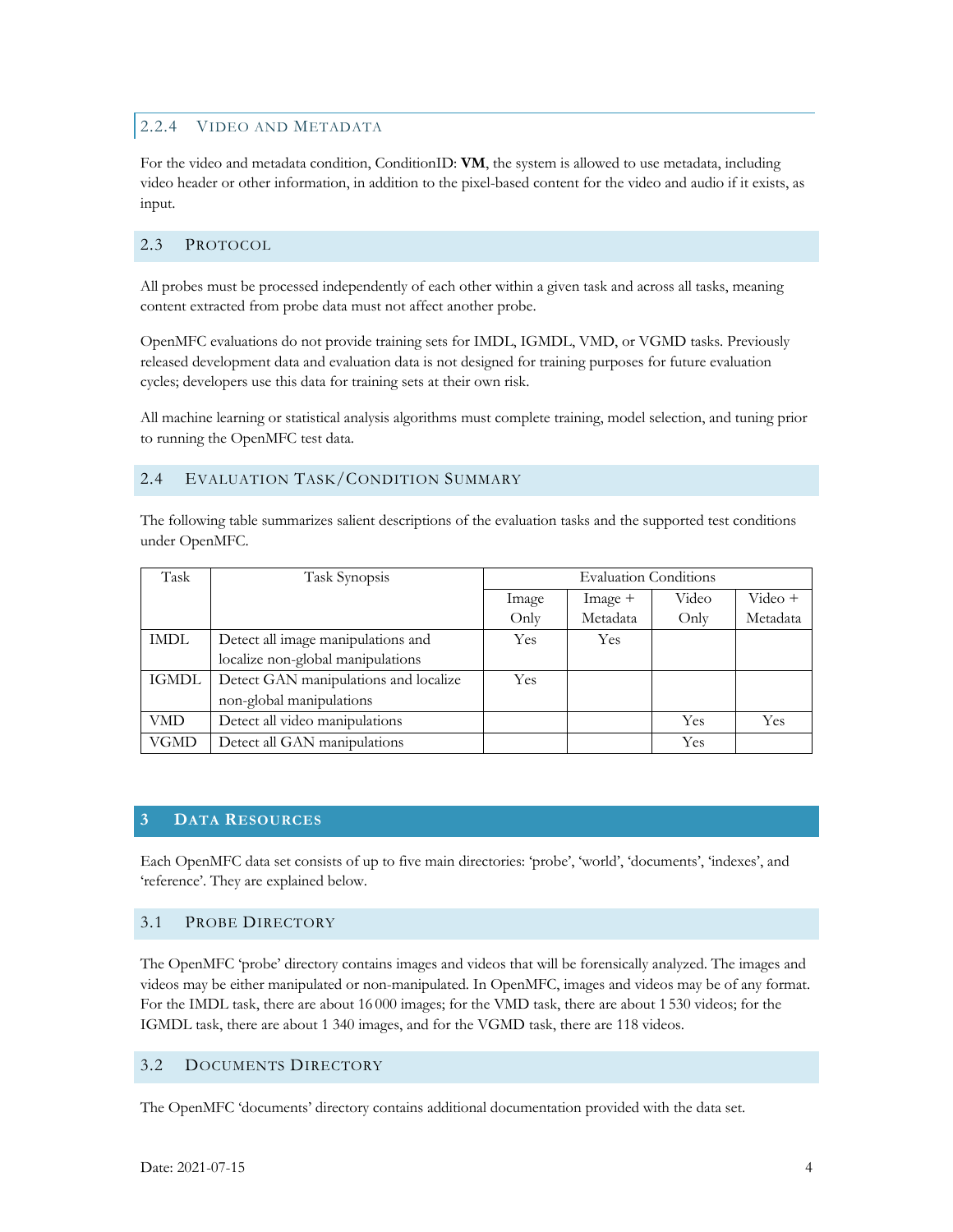## 3.3 INDEXES DIRECTORY

The OpenMFC 'indexes' directory contains a system index file for each task. An index file is a commaseparated value (CSV) file which lists the images or videos a system must process (see Section 4.1 and Appendix B for details).

## 3.4 REFERENCE DIRECTORY

The OpenMFC 'reference' directory contains a subdirectory for each evaluation task, i.e. image manipulation detection, image GAN manipulation detection, video manipulation detection, or video GAN manipulation detection. Within each detection directory are two types of data: (1) the reference files that contain the "ground-truth" and metadata about trial probes and (2) a subdirectory containing the reference masks. Within the provenance filtering directory is one file: the reference file that contains the ground-truth.

#### 3.4.1 REFERENCE FILES

Three files constitute the reference files for the detection tasks. The main reference file, following the naming convention <DataSet\_Name>-<TaskID>-ref.csv, contains seven columns that describe each trial. Additional columns, documented in the data release, will be used for analysis.

| TaskID                       | The type of system output, e.g. "manipulation"                                                                                                                                   |
|------------------------------|----------------------------------------------------------------------------------------------------------------------------------------------------------------------------------|
| ProbeFileID<br>ProbeFileName | The ID of the probe, e.g., OpenMFC2020_6209<br>The partial path name to the probe file (relative to the top node                                                                 |
| <b>IsTarget</b>              | of the data distribution), e.g. probe/ OpenMFC2020_9369.jpg<br>Boolean indicating if the probe is a manipulated image, i.e. "Y"<br>$\sqrt{\mathcal{N}}$                          |
| ProbeMaskFileName            | The partial path name to the manipulation mask for the probe                                                                                                                     |
|                              | (relative to the top node of the data distribution), e.g.<br>reference/splice/mask/ OpenMFC2020_8774.png if IsTarget =<br>"Y", blank otherwise (i.e., no content).               |
| BaseFileName                 | The partial path name to the base image within the world data set<br>(relative to the top node of the data distribution), e.g. world/                                            |
|                              | OpenMFC2020_8806.tif if IsTarget = "Y", blank otherwise.                                                                                                                         |
| JournalName                  | The name of the manipulation journal for which the probe was<br>extracted, e.g. $\mathrm{cof7}$ oxgiqjprd4 $\mathrm{ou4lq75}$ wtnvdlmwhkk if IsTarget =<br>"Y", blank otherwise. |

For the video tasks, there are two additional columns:

| <b>FrameCount</b> | The total number of frames in the probe, e.g. 1200              |
|-------------------|-----------------------------------------------------------------|
| FrameRate         | The number of frames displayed per second in the probe, e.g. 24 |

For each probe for a given detection TaskID, the file <DataSet\_Name>-<TaskID>-refprobejournaljoin.csv documents the journal from which the probe came as well as the operation(s), identified by the before-operation-node and after-operation-node, referenced in the <DataSet\_Name>-<TaskID>-refjournalmask.csv. Journals may include sub-graphs that do not apply to a given probe; only entries that pertain to a given probe are in the probejournaljoin file.

| ProbeFileID | Same as above                                                 |
|-------------|---------------------------------------------------------------|
| JournalName | Same as above                                                 |
| StartNodeID | The starting NodeID within the journal whose operation is     |
|             | included in the probe, e.g. if77i8v5clk3g2btmpz038hhrnx499s3- |
|             | TGT-01                                                        |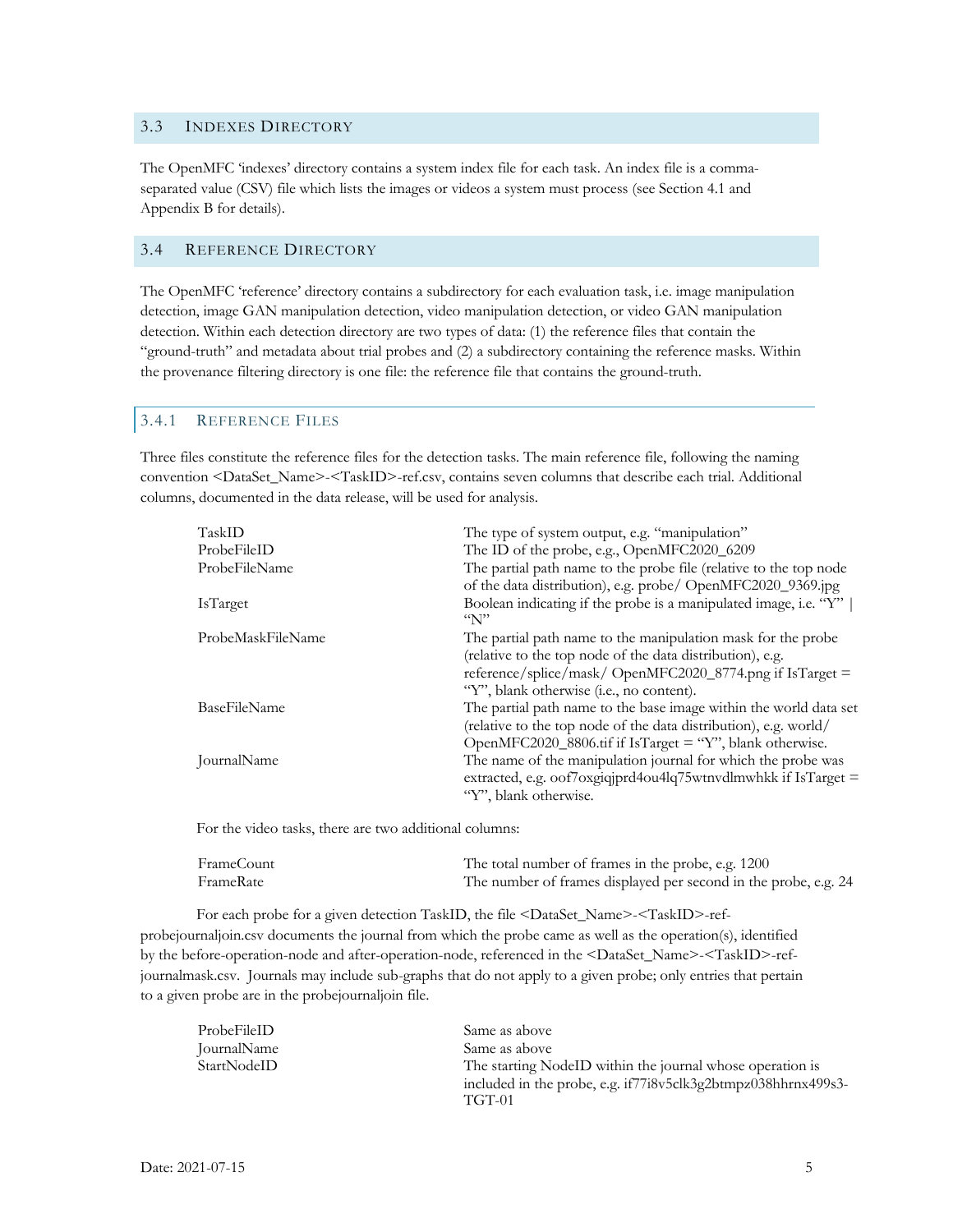| EndNodeID | The starting NodeID within the journal whose operation is<br>included in the probe, e.g. if 77i8v5clk3g2btmpz038hhrnx499s3-<br>TGT-02-FILL                                            |
|-----------|---------------------------------------------------------------------------------------------------------------------------------------------------------------------------------------|
| BitPlane  | The bit position of the manipulation in the JPEG2000 mask, e.g.<br>$BP = 2$ ; the $(i, j)$ -th pixel was modified by the operation if $1 =$<br>pixel <sub>i.i</sub> $\wedge 2^{BP-1}$ |

For the video tasks, there is one additional column:

| VideoTaskDesignation | Defines which video task can be supported by the probe, i.e. |
|----------------------|--------------------------------------------------------------|
|                      | "spatial", "spatial-temporal", or "temporal"                 |

The file <DataSet\_Name>-<TaskID>-ref-journalmask.csv documents all masks for each operation in the journal, including manipulations not necessarily included in the probe. Each row is an operation; for localizable operations, a color is provided.

| JournalName                                 | Same as above                                                                                                                                       |
|---------------------------------------------|-----------------------------------------------------------------------------------------------------------------------------------------------------|
| StartNodeID                                 | Same as above                                                                                                                                       |
| EndNodeID                                   | Same as above                                                                                                                                       |
| Operation                                   | The manipulation operation type from the journal JSON file, e.g.<br>"PasteSplice"                                                                   |
| Color                                       | The RGB color as a triplet of integers between 0 and 255, e.g.<br>255 10 0                                                                          |
| Purpose                                     | The semantic purpose of the manipulation, e.g. an object<br>"remove" can be accomplished with several types of operations                           |
| OperationArgument                           | Arguments supplied with the given operation, e.g. "natural<br>object"                                                                               |
| AutoDesignName                              | The design operation type applied to generate output of auto<br>manipulations, e.g. LaunderingFacebook_Option_1                                     |
| PlugInName                                  | The name of the specific plug-in used for auto manipulations, e.g.<br>"GaussianLocalBlur"                                                           |
| PlugInArguments                             | The arguments used for the plug-in, e.g. "kernelsize 9"                                                                                             |
| SubCategory                                 | Additional information in regards to the operation, e.g. GAN                                                                                        |
| For videos, there are 5 additional columns. |                                                                                                                                                     |
| VideoTime                                   | The time segments, given as millisecond intervals, where video<br>manipulation occurs (each video starts at 0 ms), e.g.                             |
|                                             | [0, 600], [1000, 7000], [1100, 1200]                                                                                                                |
| VideoFrame                                  | The frame segments, given as integer intervals, where video<br>manipulation occurs (each video starts at Frame 1), e.g.                             |
|                                             | $\left[ \left[ 1, 20 \right], \left[ 40, 230 \right], \left[ 37, 40 \right] \right]$                                                                |
| AudioTime                                   |                                                                                                                                                     |
|                                             | The time segments, given as millisecond intervals, where audio                                                                                      |
|                                             | manipulation occurs (start at 0 ms), e.g. [[300, 1200]]                                                                                             |
| AudioSample                                 | The sample segments, given as integer intervals, where audio                                                                                        |
| FrameTimeAdjustment                         | manipulation occurs, e.g. [[10,40]]<br>The number of milliseconds to add to the video time segments to<br>adjust time alignment with frames, e.g. 3 |

# 3.4.2 REFERENCE MASK

A reference mask is an image used to represent which regions of an image have been manipulated.

For the image localization tasks, the mask is a JPEG 2000 image. A white pixel indicates that the region is not manipulated while a black pixel indicates that the region is manipulated in some way. Each bit plane indicates a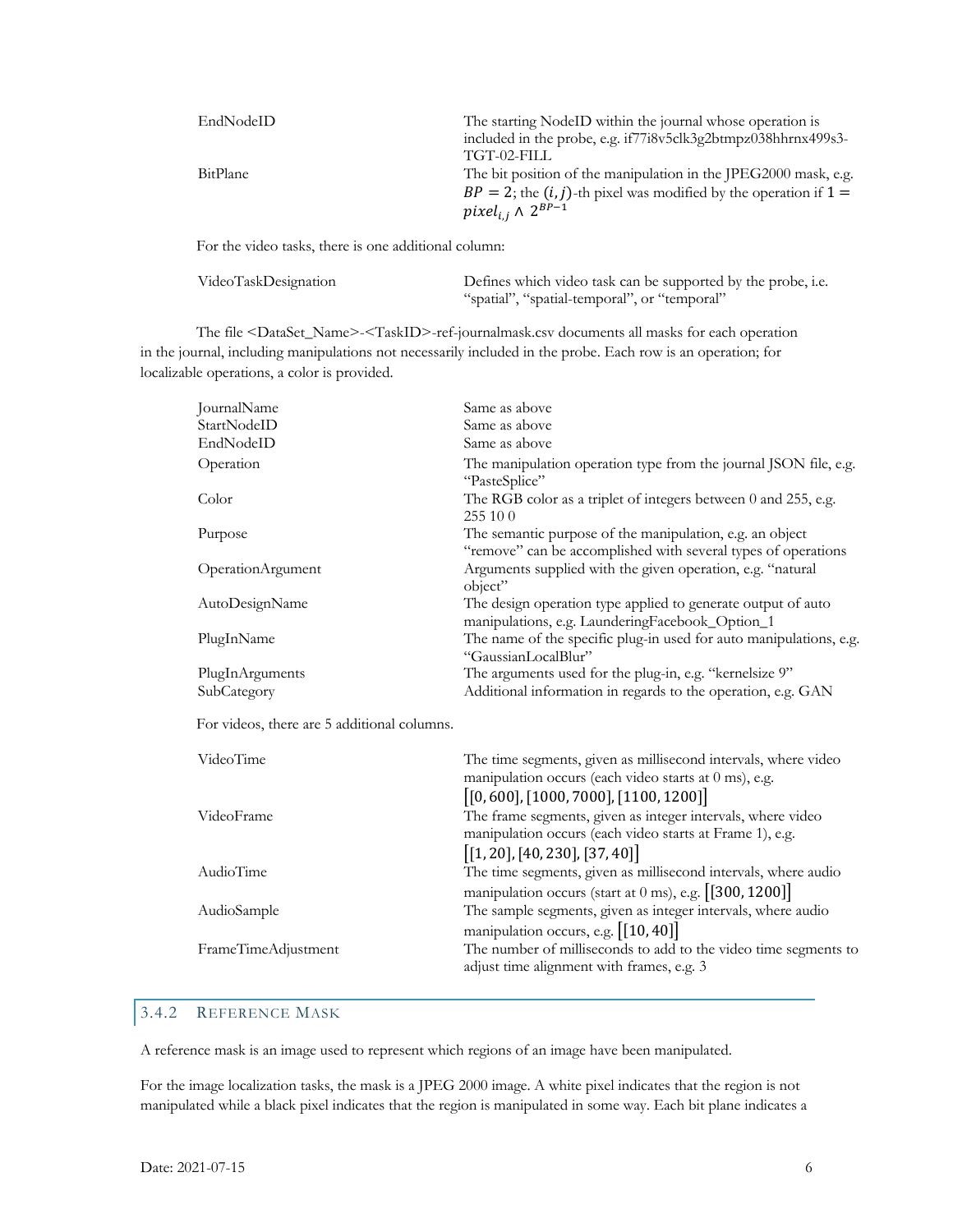separate manipulation. The reference mask can be filtered according to the types of manipulation a system detects.

#### 3.5 DIRECTORY STRUCTURE

The data directory provided to the performer is organized as follows (in this example, OpenMFC2020 is given as an example of <DataSet\_Name>):

<BaseDir>

```
README.txt
/probe
       {ImageFileName1}.jpg
       {ImageFileName2}.tif
       …
       {VideoFileName1}.avi
       {VideoFileName2}.gif
       …
/indexes
       OpenMFC20_Image-IMDL-index.csv
       OpenMFC20_Video-VMD-index.csv
       OpenMFC20_Image-IGMDL-index.csv
       OpenMFC20_Video-VGMD-index.csv
/references
       /IMDL
               OpenMFC20_Image-IMDL-ref.csv
               OpenMFC20_Image-IMDL-ref-journalmask.csv
               OpenMFC20_Image-IMDL-ref-probejournaljoin.csv
               /mask
                       {ImageFileName1}.jp2
                       {ImageFileName2}.jp2
                       …
       /VMD
               OpenMFC20_Video-VMD-ref.csv
               OpenMFC20_Video-VMD-ref-journalmask.csv
               OpenMFC20_Video-VMD-ref-probejournaljoin.csv
       /IGMDL
               OpenMFC20_Image-IGMDL-ref.csv
               OpenMFC20_Image-IGMDL-ref-journalmask.csv
               OpenMFC20_Image-IGMDL-ref-probejournaljoin.csv
               /mask
                       {ImageFileName1}.jp2
                       {ImageFileName2}.jp2
                       …
       /VGMD
               OpenMFC20_Video-VGMD-ref.csv
```
#### **4 SYSTEM INPUT**

For a given task, a system's input is the task index file, called <DataSet\_Name>-<TaskID>-index.csv and found in the 'indexes' subdirectory. Given an index file, each row specifies a test trial. Taking the corresponding image(s) or video(s) from the 'probe' and 'world' directories as input(s), systems perform detection.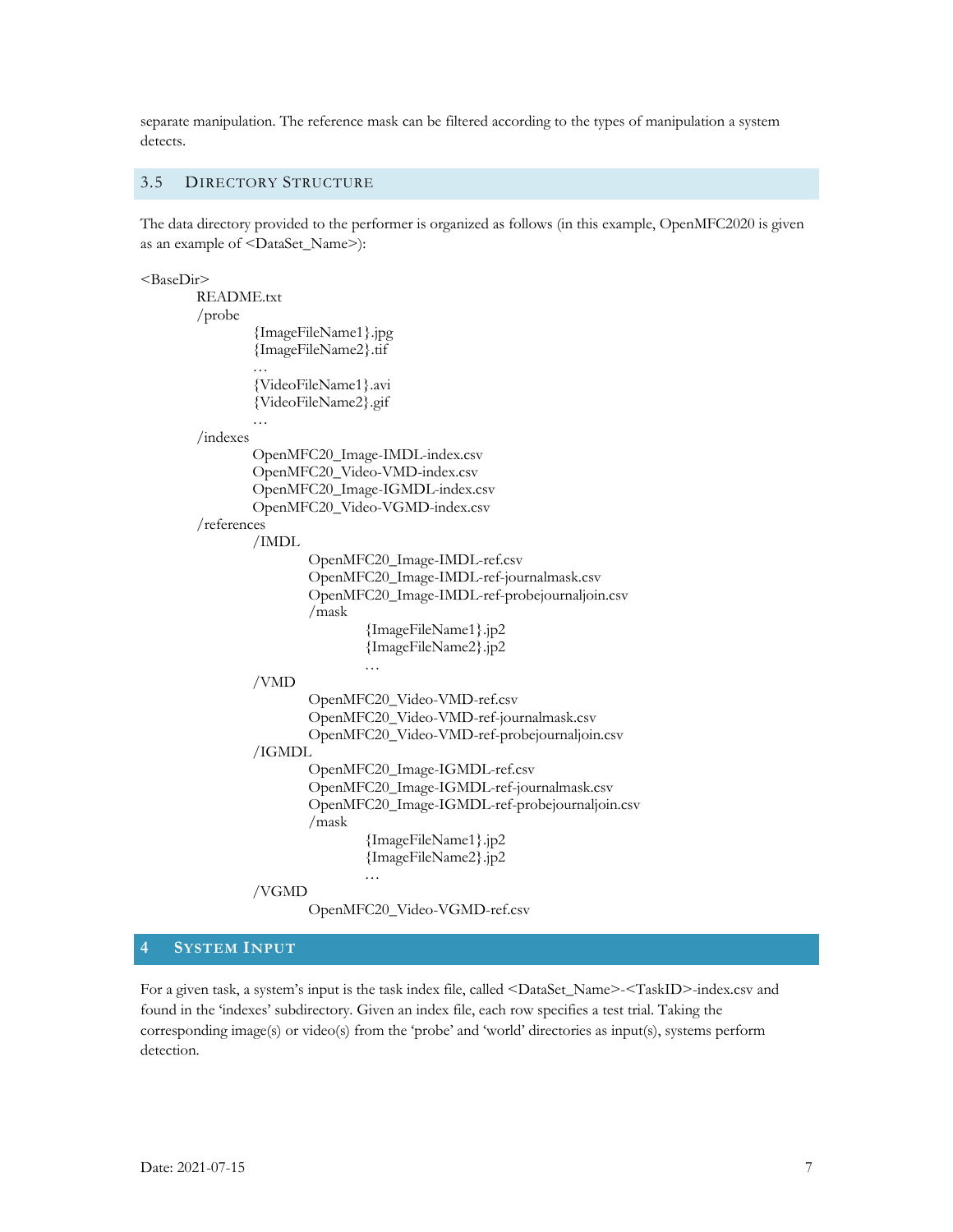#### 4.1 INDEX FILE

The index files contain task ID, file ID of the probe, probe filename, probe width, probe height, device ID, and sensor ID of the specified manipulation detection trial. The probe width and probe height fields are the rendered width and height; for images, this takes into account the EXIF (exchangeable image file format) rotation field. The device ID is the high provenance capturing device (e.g. camera) of the probe; the sensor ID is a concatenation of device ID and whether the sensor used on the device was the primary or secondary capturing sensor. For example:

| TaskID            | e.g. "Image Manipulation", "Video Manipulation" |  |  |
|-------------------|-------------------------------------------------|--|--|
| ProbeFileID       | e.g. OpenMFC2020_9291, OpenMFC2020_3881         |  |  |
| ProbeFileName     | e.g. probe/OpenMFC2020_9291.gif,                |  |  |
|                   | probe/OpenMFC2020_3881.mp4                      |  |  |
| ProbeWidth        | e.g. $883$                                      |  |  |
| ProbeHeight       | e.g. $431$                                      |  |  |
| ProbeFileSize     | e.g. 4049990                                    |  |  |
| <b>HPDeviceID</b> | e.g. PAR9082                                    |  |  |
|                   |                                                 |  |  |

#### **5 SYSTEM OUTPUT**

In this section, the types of system outputs are defined. The MediScore package<sup>5</sup> contains a submission checker that validates the submission in both the syntactic and semantic levels. Participants should check their submission prior to sending them to NIST. NIST will reject submissions that do not pass validation. Consult the MediScore documentation for validation instructions.

## 5.1 SYSTEM OUTPUT FILE

The system output file must be a CSV file that includes the confidence score and the filename of the output mask (this can be omitted if no mask is required by the task, e.g. VMD). The filename for the output file must follow the naming convention: <SubID>/<SubID>.csv, where <SubID> is the submission identifier as described in Appendix A.

The system output CSV file for the image detection and localization task must follow the format below:

| Col1:    | ProbeFileID             | e.g. MFC2019 5315                                |
|----------|-------------------------|--------------------------------------------------|
| $Col2$ : | ConfidenceScore         | e.g. $0.8594$                                    |
| Col3:    | OutputProbeMaskFileName | e.g. mask/MFC2019_5315-mask.png                  |
|          |                         | or [blank if no localization performed]          |
| Col4:    | ProbeStatus             | i.e. Processed   NonProcessed   FailedValidation |
| Col5:    | ProbeOptOutPixelValue   | blank for OpenMFC evaluation                     |

The system output CSV file for the detection only tasks must follow the format below:

| $Col1$ : | ProbeFileID                        | e.g. MFC2019 1094                                |
|----------|------------------------------------|--------------------------------------------------|
|          | Col <sub>2</sub> : ConfidenceScore | e.g. $0.4837$                                    |
| Col3:    | ProbeStatus                        | i.e. Processed   NonProcessed   FailedValidation |

<sup>5</sup> Available at: https://github.com/usnistgov/MediScore/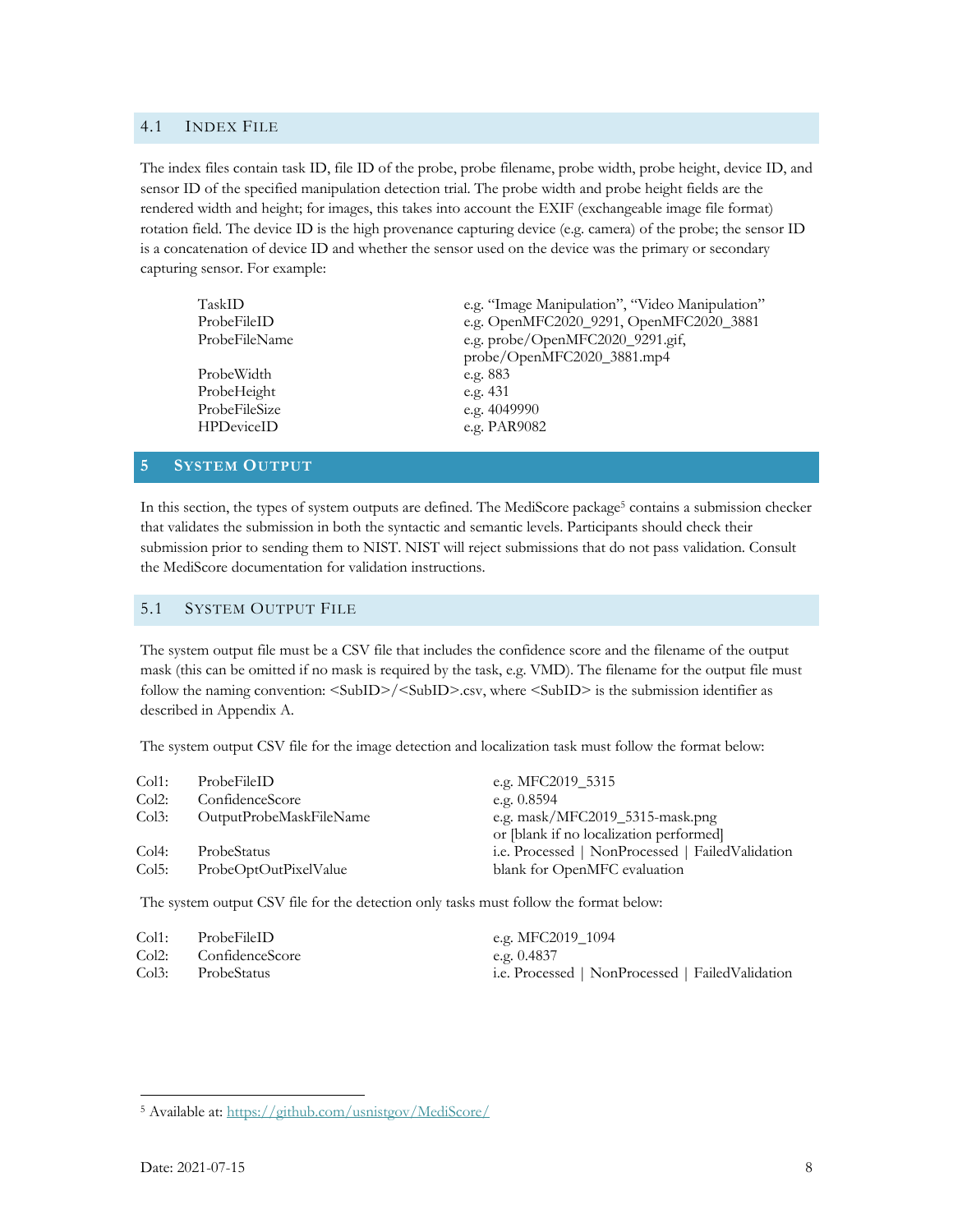## 5.2 CONFIDENCE SCORE

The confidence score is any real number in the range  $[0, 1]$  that indicates the strength of the possibility that the probe has been manipulated. The scale of the confidence score, within the range  $[0, 1]$ , is arbitrary but must be consistent across all testing trials, with larger values indicating greater chance that the image or video has been manipulated. Those scores are used to generate the performance curve displaying the range of possible operating characteristics.

## 5.3 PROBE STATUS

The probe status indicates if a trial was processed or not. A status of "Processed" indicates that the probe was processed and a confidence score and mask were rendered. A status of "NonProcessed" indicates that probe was not processed due to a system failure of some kind. A status of "FailedValidation" indicates that probe failed the MediScore Validator tool and will be given a score of 0—see details in the MediScore Validator ReadMe file.

The confidence scores for non-processed trials must be 0.

The process for determining which trials not to be processed must be documented in the system description (Appendix A-a).

#### 5.4 VALIDATION

The ProbeFileID column in the system output <SubID>/<SubID>.csv must be consistent with the ProbeFileID column in the <BaseDir>/indexes/<DataSet\_Name>-<TaskID>-index.csv file. The row order may change, but the two ProbeFileID columns must have a one-to-one correspondence.

The value of the ConfidenceScore column in the <BaseDir>/<SubID>.csv file is any real number in the range  $[0, 1]$ .

#### 5.5 SYSTEM DETECTION MASK FILES

The mask directory contains the system output of the mask files, defined below in Section 5.5.1, for the IMDL and IGMDL tasks. The directory path and mask filename use the following convention: <SubID>/mask/{MaskFileName}.png for masks, where it is optional to name the mask filenames as {ProbeFileID}-mask.png.

## 5.5.1 MASK DESCRIPTION

The system should output a mask image to represent the detected region(s) of the manipulation for the IMDL and IGMDL tasks. The size of the mask image must be exactly the same size as the probe image. The mask image must be a single channel (grey) image in PNG format. Color images and images with an alpha channel will not be evaluated. For each pixel location in the input image, the system must use a one-byte integer number between 0 and 255 to indicate whether or not that pixel has been manipulated: smaller numbers indicate a greater chance that the pixel in this location has been manipulated and vice versa. In OpenMFC2020- 2021 both binary and grey-scale masks can be evaluated. For binary masks, the system output image's pixels only have two values: 255 (not manipulated) and 0 (manipulated). For grey-scale masks, the mask scorer will report the optimum MCC over all thresholds.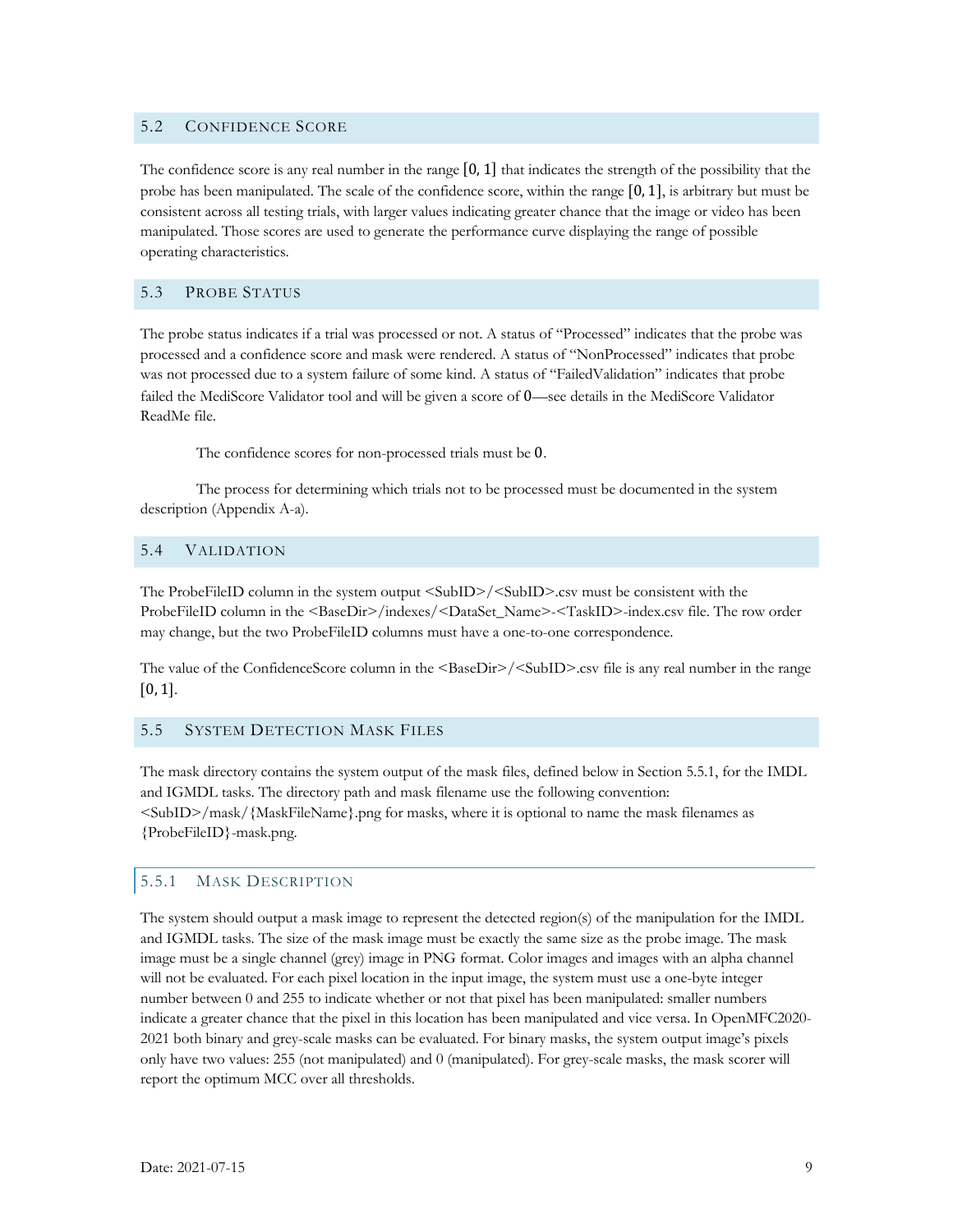## 5.5.2 VALIDATION RULES FOR MASK FILES

Each MaskFileName in the system output file, <SubID>/<SubID>.csv, must exist in the '<SubID>/mask' directory and be readable as a PNG file for image masks or an HDF5 file for video spatial masks. The mask file must be as described above in Section 5.5.1. Each MaskFileName in the system output file, <SubID>/<SubID>.csv, must have the same size as its corresponding original image defined in the system output file.

## **6 METRICS DEFINITION**

Two types of metrics are used in the evaluation: score metrics and mask metrics.

## 6.1 SCORE METRICS

#### 6.1.1 RECEIVER OPERATING CHARACTERISTIC (ROC)

The receiver operating characteristic (ROC) curve is used as one of the score metrics. Macmillan and Creelman [1] provide detailed information about ROC curves for detection system evaluation. Here is a brief description of the curve. In what follows, TP stands for True Positive (those correctly detected as manipulated), FN stands for False Negative (those incorrectly detected as non-manipulated), FP stands for False Positive (those incorrectly detected as manipulated), and TN stands for True Negative (those correctly detected as nonmanipulated). The y-axis is the True Positive Rate (TPR) where  $TPR \equiv TP/P = TP/(TP + FN)$ ; this is also known as sensitivity. The x-axis is the False Positive Rate (FPR) where  $FPR \equiv FP/N = FP/(TN + FP)$ FAR; this is also known as 1–specificity. Figure 2 illustrates the ROC curve as the dark blue curve.



**Figure 2: ROC and AUC**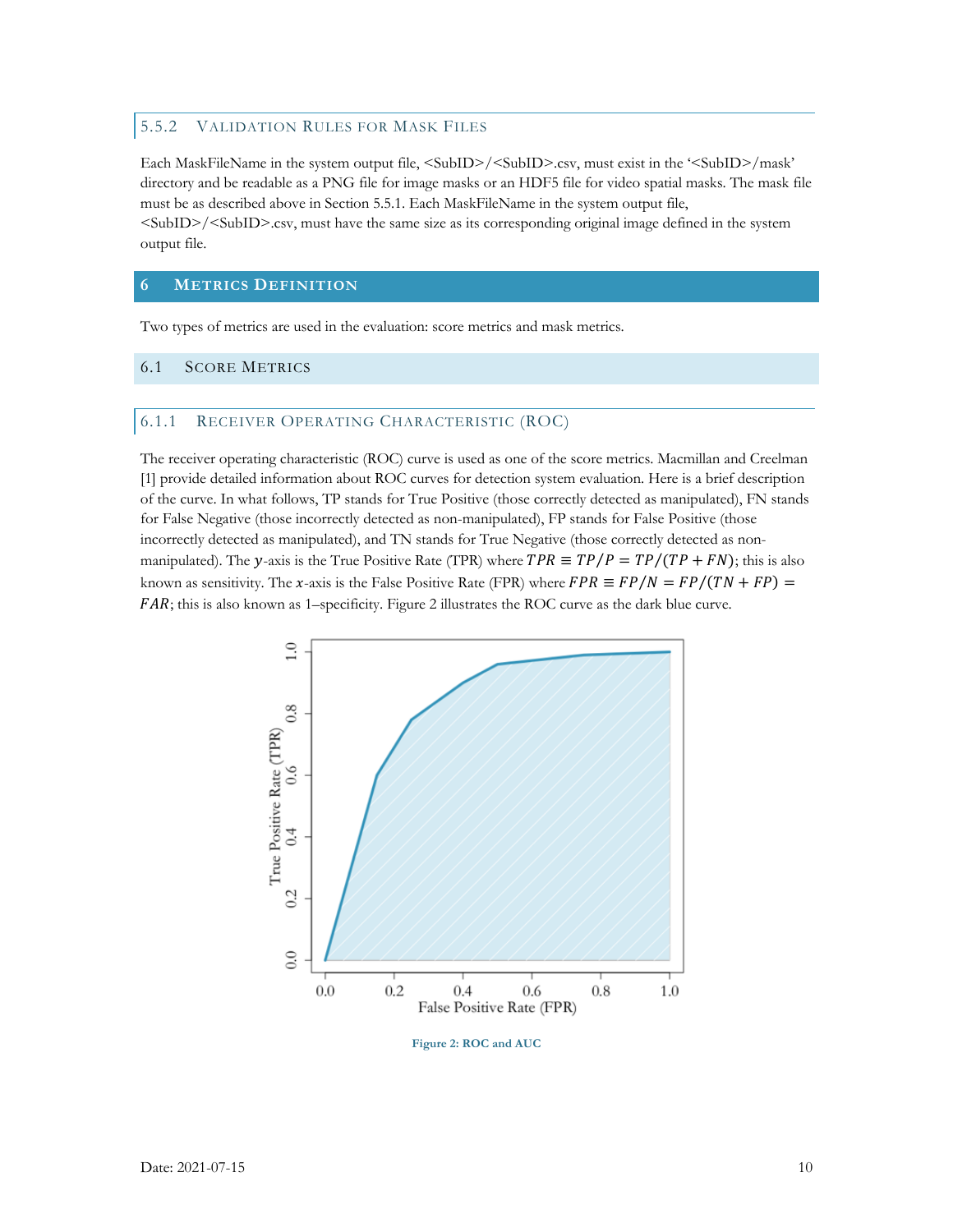## 6.1.2 AREA UNDER THE ROC CURVE (AUC)

The area under the ROC curve (AUC) is shown as the shaded beige region under the ROC curve in Figure 2. AUC quantifies the overall ability of the system to discriminate between two classes. A system no better at identifying true positives than random guessing has an AUC of 0.5. A perfect system (no false positives or false negatives) has an AUC of 1.0. The AUC-value of a system output has a value between 0 and 1.0.

# 6.1.3 CORRECT DETECTION (CD) AT FALSE ALARM RATE (FAR)

Another metric used is to report the Correct Detection (CD) rate on the ROC corresponding to a specified False Alarm Rate (FAR). Correct Detection rate is also known as True Positive Rate (TPR); False Alarm Rate is also known as False Positive Rate (FPR).

## 6.2 MASK METRICS

Two mask metrics are used: the Matthews Correlation Coefficient (MCC) and the Weighted L1 Loss Metric (WL1). Below, both are described in detail in Sections 6.2.2 and 6.2.3, respectively. Masks are only evaluated on trials in which the specified manipulation occurred. If the system output mask for a trial was not deemed worthwhile and was therefore omitted, a mask score of −1 will be given for that trial. See Table 1 under Section 6.3 for an example.

## 6.2.1 DEFINITION OF REGIONS

Figure 3 shows a visualization of the different mask regions used for mask image evaluations. Figure 3-a shows the reference mask while Figure 3-d shows the system output mask. Figure 3-e shows the mask regions, explained below, with the weights shown in Figure 3-c after applying the dilation and erosion operations, Figure 3-b.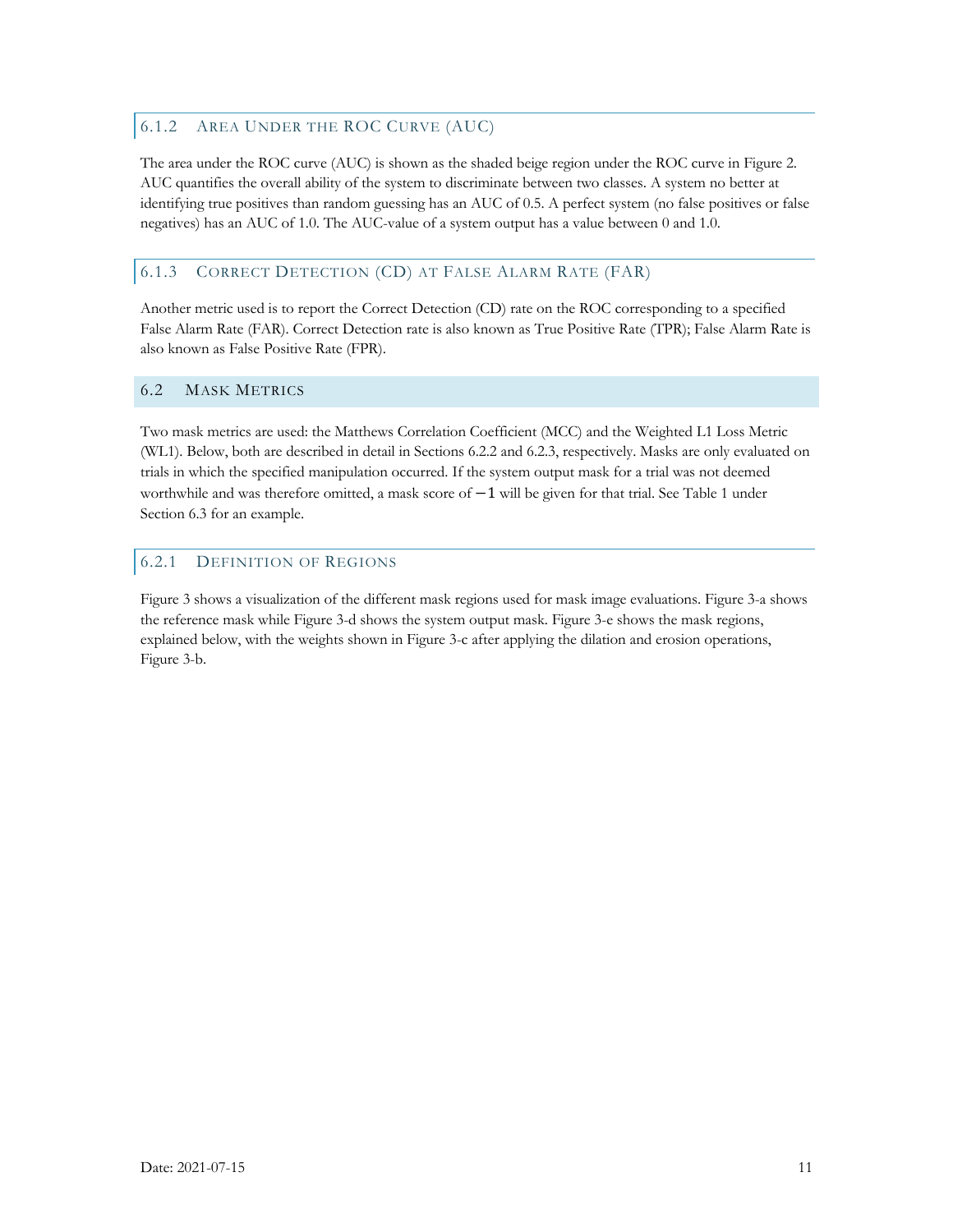



Because of the complexity of the problem, a region around the mask will not be scored. To create this no-score region, dilation and erosion operations will be performed on the reference mask. Figure 3-b illustrates the dilation and erosion operations on the reference mask from Figure 3-a. Figure 3-c illustrates the different regions of the reference mask after the dilation and erosion operations from Figure 3-b. The solid black area in the middle, the remainder after the erosion operation, is denoted as the GT region, i.e.  $GT = Erosion(M_r)$ where  $M_r$  is the black region in Figure 3-a. This is the region that will be scored as the correct manipulation region. The solid white region, the remainder after the dilation operation, is denoted as the  $NotGT$  region, i.e.  $NotGT = M_r - Dilation(M_r)$ . This is the region that will be scored as the correct non-manipulated region. The shaded purple region between the  $GT$  and  $NotGT$  regions, the result of the dilation and erosion operations, is the NoScore region, i.e. NoScore = Dilation( $M_r$ ) – Erosion( $M_r$ ). Any pixels in this region will be ignored for scoring purposes.

When evaluating the system output mask, Figure 3-d, using the reference mask (post dilation and erosion), Figure 3-e, the pixels are classified into the following regions based on the concepts described in [2]. Refer to Figure 3-e for all the classified regions. For spatial video masks, these regions will be taken across all frames in an interval of manipulated frames.

- True Positive (TP, also called Correct Detection, CD): The reference mask indicates it is manipulated, and the system also detected it as manipulated. The region is shown in solid green.
- False Negative (FN, also called Missed Detection, MD): The reference mask indicates it is manipulated, but the system did not detect it as manipulated. The region is shown in solid red.
- False Positive (FP, also called False Alarm, FA): The reference mask indicates it is not manipulated, but the system detected it as manipulated. The region is shown in solid orange.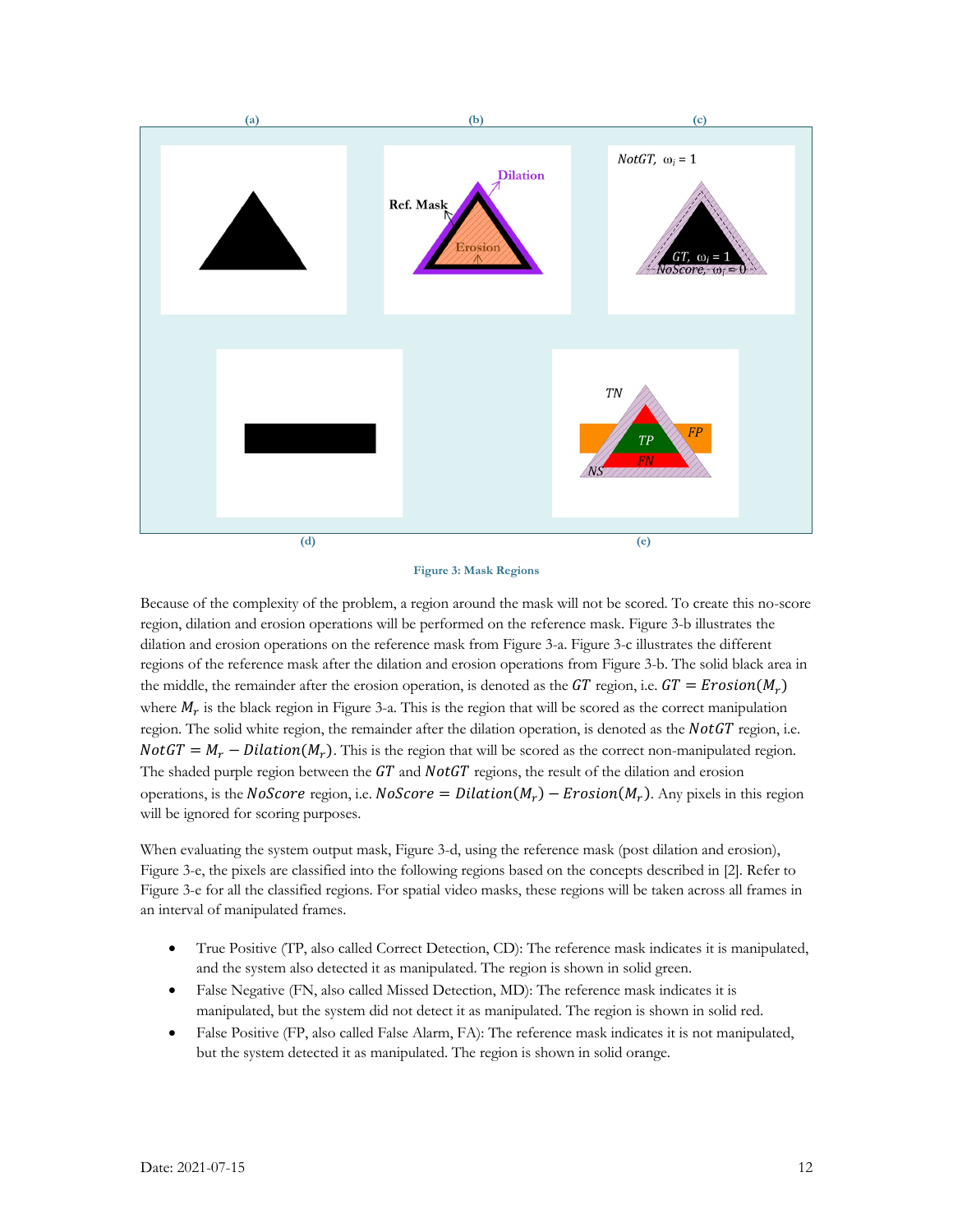- True Negative (TN, also called Correct Rejection, CR): The reference mask indicates it is not manipulated, and the system also does not detect it as manipulated. The region is shown in solid white.
- No-Score (NS): The region of the reference mask not scored, the result of the dilation and erosion operations. The region is shown in cross-hatched purple.

#### 6.2.2 MATTHEWS CORRELATION COEFFICIENT (MCC)

The Matthews Correlation Coefficient (MCC) is another mask metric used. Refer to Figure 3 and Section 6.2.1 for the definitions of  $TN$ ,  $TP$ ,  $FN$ , and  $FP$ .

$$
MCC = \frac{TP * TN - FP * FN}{\sqrt{(TP + FP)(TP + FN)(TN + FP)(TN + FN)}}
$$

If the denominator is zero, then we set  $MCC = 0$ .

If MCC = 1, there is perfect correlation between the reference and system output masks. If MCC = 0, there is no correlation between the reference and system output masks. If  $MCC = -1$ , there is perfect anti-correlation between the reference and system output masks.

#### 6.2.3 WEIGHTED L1 LOSS (WL1)

The other mask metric used is Weighted L1 Loss (WL1). Given reference mask  $\widehat{M_r}$  and system output mask  $\widehat{M}_{\mathcal{S}}$ , the metric is defined as:

$$
\text{WL1}\left(\widehat{M_r}, \widehat{M_s}\right) = \frac{1}{\text{size}(GT) + \text{size}(NotGT)} \sum_{i=1}^{N} \omega_i \frac{\left|\widehat{M_r}(i) - \widehat{M_s}(i)\right|}{255}
$$

Here, we have  $N = \mathop{\rm size}\nolimits\bigl(\widehat{M_r}\bigr) = \mathop{\rm size}\nolimits\bigl(\widehat{M_s}\bigr)$  and

$$
\omega_i = \begin{cases} 0, \text{ if } i \in Dilate(M_r) \text{ and } i \notin Erosion(M_r) \\ 1, \text{ otherwise} \end{cases}
$$

Both mask images,  $\widehat{M_r}$  and  $\widehat{M_s}$ , are normalized by 255.

## 6.2.4 ORACLE MEASUREMENTS FOR MASK SCORING

Implicit in several mask metrics is the identification of a threshold value for which the system determines a given pixel to be modified. Systems are expected to provide a single threshold to be used for all masks; however, other thresholds using the reference data as an oracle can be used. For the OpenMFC, the following names designate the rule used to determine the threshold, which separates manipulated and non-manipulated pixels. These names will be used as a prefix to the measurement name, for example "Actual MCC".

- Actual The metric is calculated using the system-provided global threshold
- Maximum (Minimum) The metric is calculated using a single ideal global threshold found by computing metric scores over all thresholds over all masks
- Optimum The metric is calculated using an ideal mask-specific threshold found by computing metric scores over all thresholds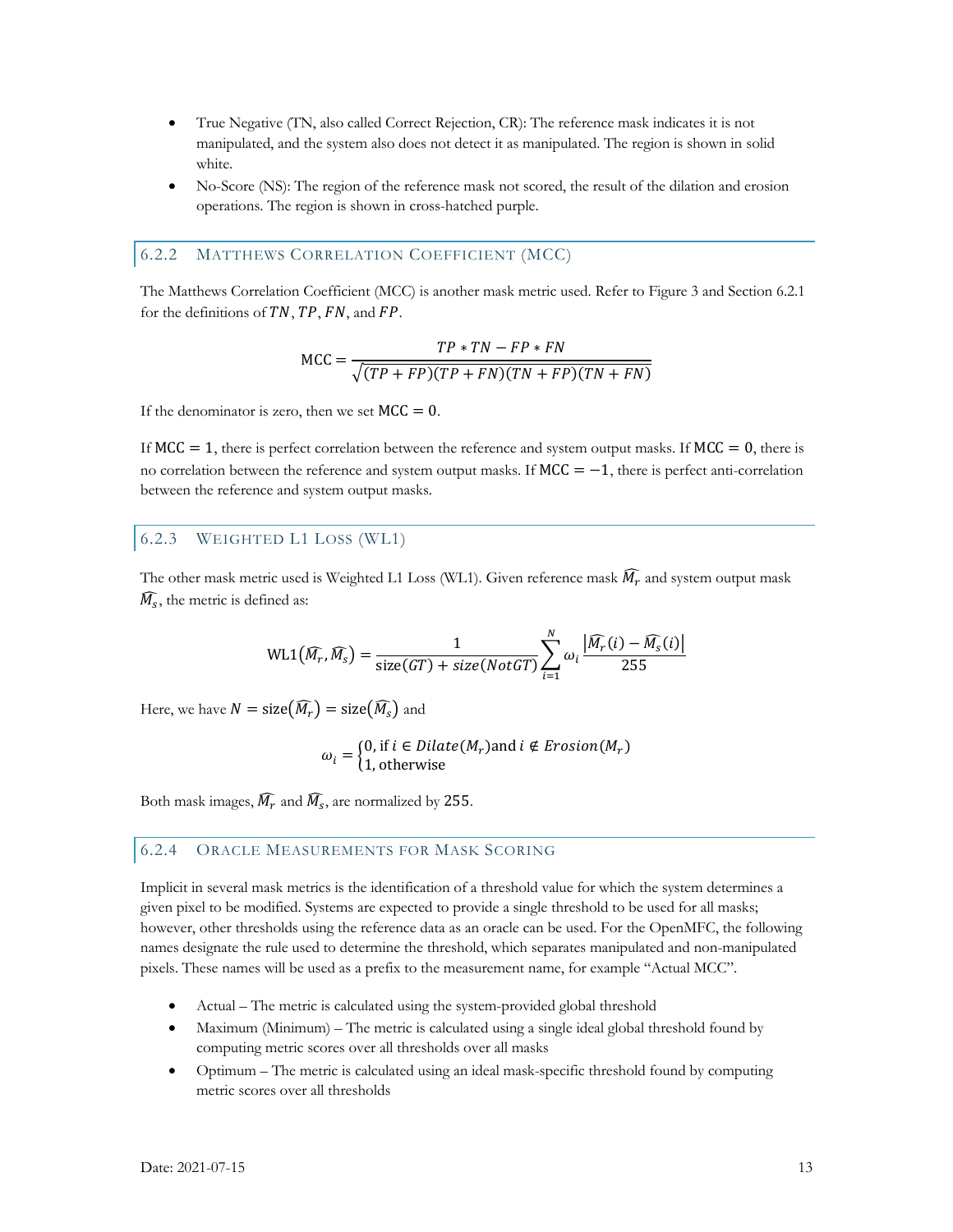## 6.3 MASK SCORING EVALUATION CONDITION

As stated earlier, if performing localization, only the masks of known manipulated images will be evaluated. If no mask image is given for a trial of a known manipulated image, an MCC score of −1 will be assigned for that trial. An example is illustrated in Table 1 below.

| <b>Image File Name</b> | l si         | Confidence   | <b>Mask File</b> | <b>MCC Score</b> |
|------------------------|--------------|--------------|------------------|------------------|
|                        | Manipulated? | <b>Score</b> | Exists?          |                  |
| OpenMFC2020_1753.jpg   | N            | 0.3126       | N                | N/A              |
| OpenMFC2020_0852.png   | N            | 0.7305       | Y                | N/A              |
| OpenMFC2020_3947.png   | N            | 0.2546       | N                | N/A              |
| OpenMFC2020_6224.tif   | N            | 0.3939       | N                | N/A              |
| OpenMFC2020_1463.bmp   | N            | 0.8453       | Y                | N/A              |
| OpenMFC2020_7703.nef   | V            | 0.7603       | Y                | 0.591            |
| OpenMFC2020_0287.png   |              | 0.7350       | Y                | 0.864            |
| OpenMFC2020_3856.jpg   |              | 0.1707       | N                | $-1$             |
| OpenMFC2020_8333.jpg   |              | 0.2307       | N                | $-1$             |
| OpenMFC2020 5712.tif   |              | 0.6041       | v                | 0.394            |

#### **Table 1: An Example of Outcome of Scoring System Output Masks**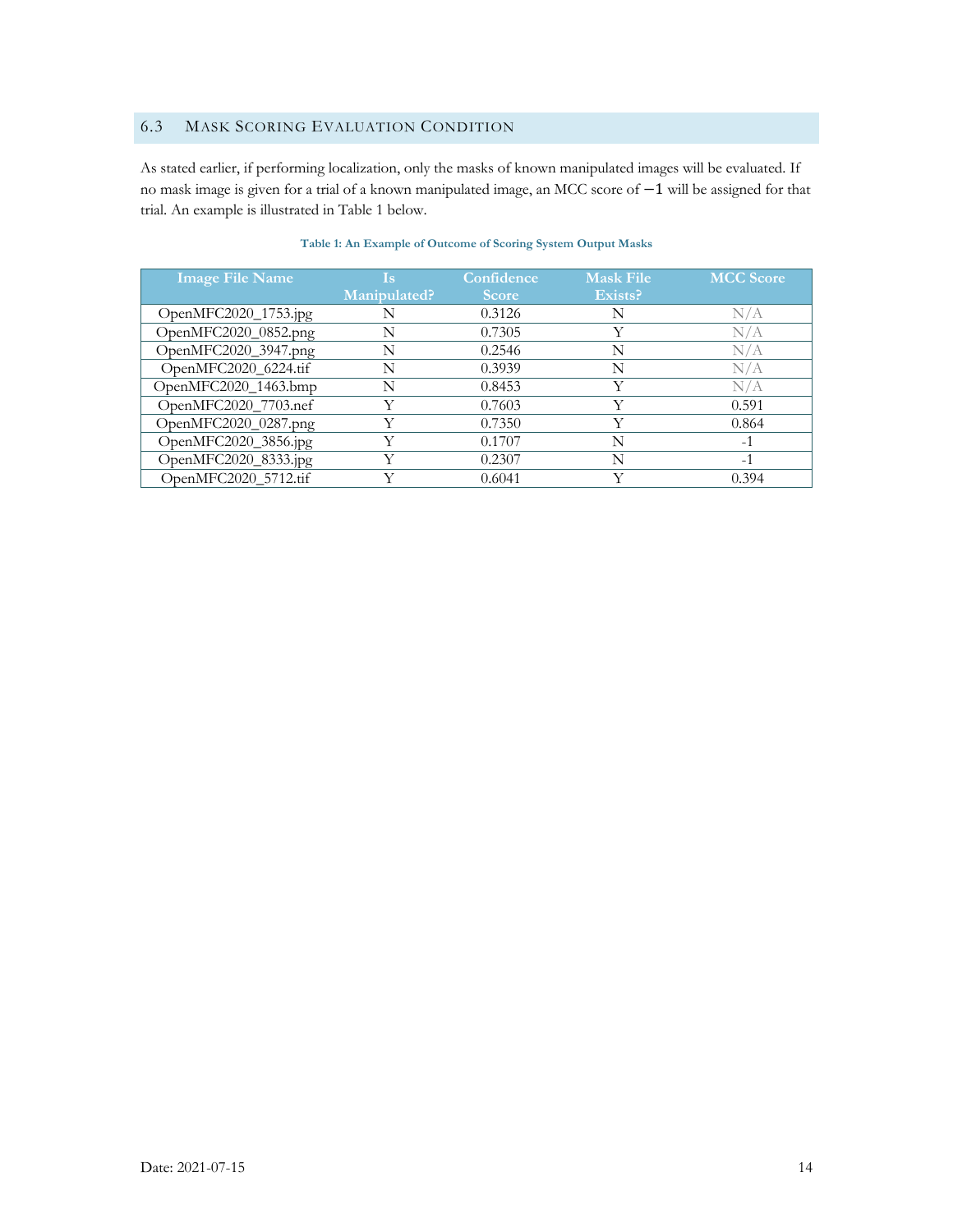## **Appendix A SUBMISSION INSTRUCTIONS**

System output and documentation submission to NIST for subsequent scoring must be made on the https://mfc.nist.gov/ web site. The submission protocol, (which is also documented on the https://mfc.nist.gov/#pills-submission-rules) consisting of three steps: (a) preparing a system description and self-validating system outputs, (b) packaging system outputs and system descriptions, and (c) identifying the "system" and transmitting the data to NIST.

The packaging and file naming conventions for OpenMFC rely on **Submission Identifiers** (SubID) to organize and identify the system output files and system description files for each evaluation task/condition. <SubID> is a **user-defined** string that identifies the submission and contains **no spaces or special characters.**

#### A-a SYSTEM DESCRIPTIONS

Documenting each system is vital to interpreting evaluation results. As such, each submitted system, determined by unique experiment identifiers, must be accompanied by a system description with the following information.

#### *Section 1Submission Identifier(s)*

List all the submission IDs for which system outputs were submitted. Submission IDs are described in further detail above.

#### *Section 2System Description*

A brief technical description of your system.

#### *Section 3System Hardware Description and Runtime Computation*

Describe the computing hardware setup(s) and report the number of CPU and GPU cores. A hardware setup is the aggregate of all computational components used.

Report salient runtime statistics including: wall clock time to process the index file, wall clock time to index the world data set and the provenance tasks, index size for the world data set, resident memory size of the index, etc.

#### *Section 4Training Data and Knowledge Sources*

List the resources used for system development and runtime knowledge sources beyond the provided OpenMFC corpora.

#### *Section 5References*

List pertinent references, if any.

#### A-b PACKAGING SUBMISSIONS

Using the SubID, all system output submissions must be formatted according to the following directory structure:

 $<sub>SubID></sub>$ </sub>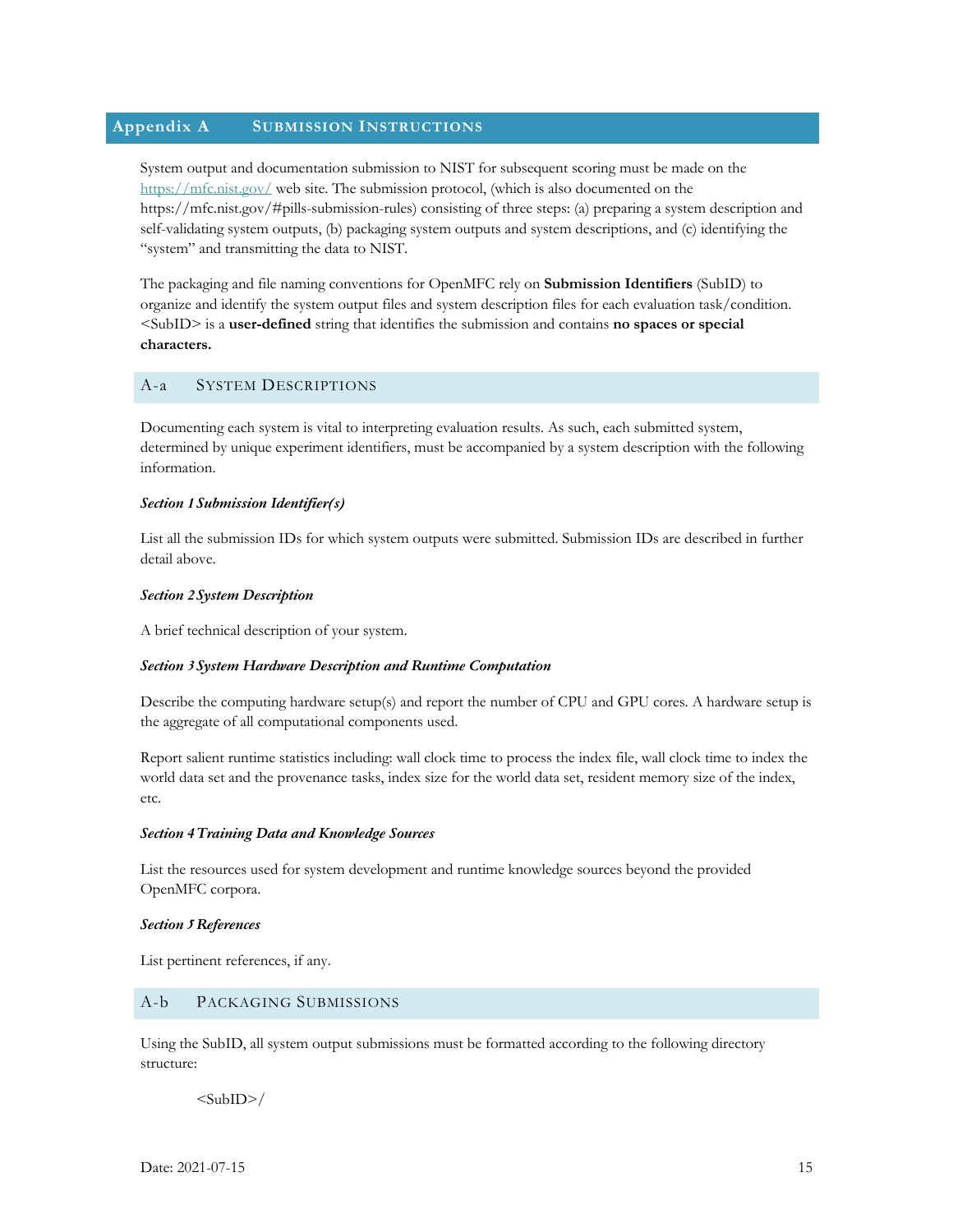<SubID>.txt The system description file, described in Appendix A-a <SubID>.csv The system output file, described in Section 5.1. /mask The system output mask directory {MaskFileName1}.png The system output mask file directory, described in Section 5.5.1 {MaskFileName2}.png …

As an example, if the earlier team is submitting, their directory would be: p-baseline\_3\_imdl/ p-baseline\_3\_imdl.txt p-baseline\_3\_imdl.csv /mask

#### A-c TRANSMITTING SUBMISSIONS

To prepare your submission, create the previously described directory structure and make a .tar file via the UNIX command 'tar cvf <SubID>.tar <SubID>'. Make the file downloadable on a publicly available webserver. Per the submission instructions, you will submit the system output under a new or existing 'System' label. This system label is a longitudinal tracking mechanism that will allow you to track improvements to your specific technology over time. To create new systems, use the 'Add new System' button on the 'Submission Management' page. Once a system is present, click the respective 'Upload' button to make a submission. On the 'New submission' form page please specify submission conditions and provide the URL of your downloadable file. Press the 'Submit' button to finalize the submission. The evaluation scoring backend will then queue your submission for download and processing. You can check the status of your submission anytime by going to the 'Submission Management' page. See further instructions on https://mfc.nist.gov/#pills-submission-rules. For more information about submission management see https://mfc.nist.gov/help/submissions.

Please submit your files in time for us to deal with any transmission errors that might occur well before the due date if possible. Note that submissions received after the stated due dates for any reason will be marked late.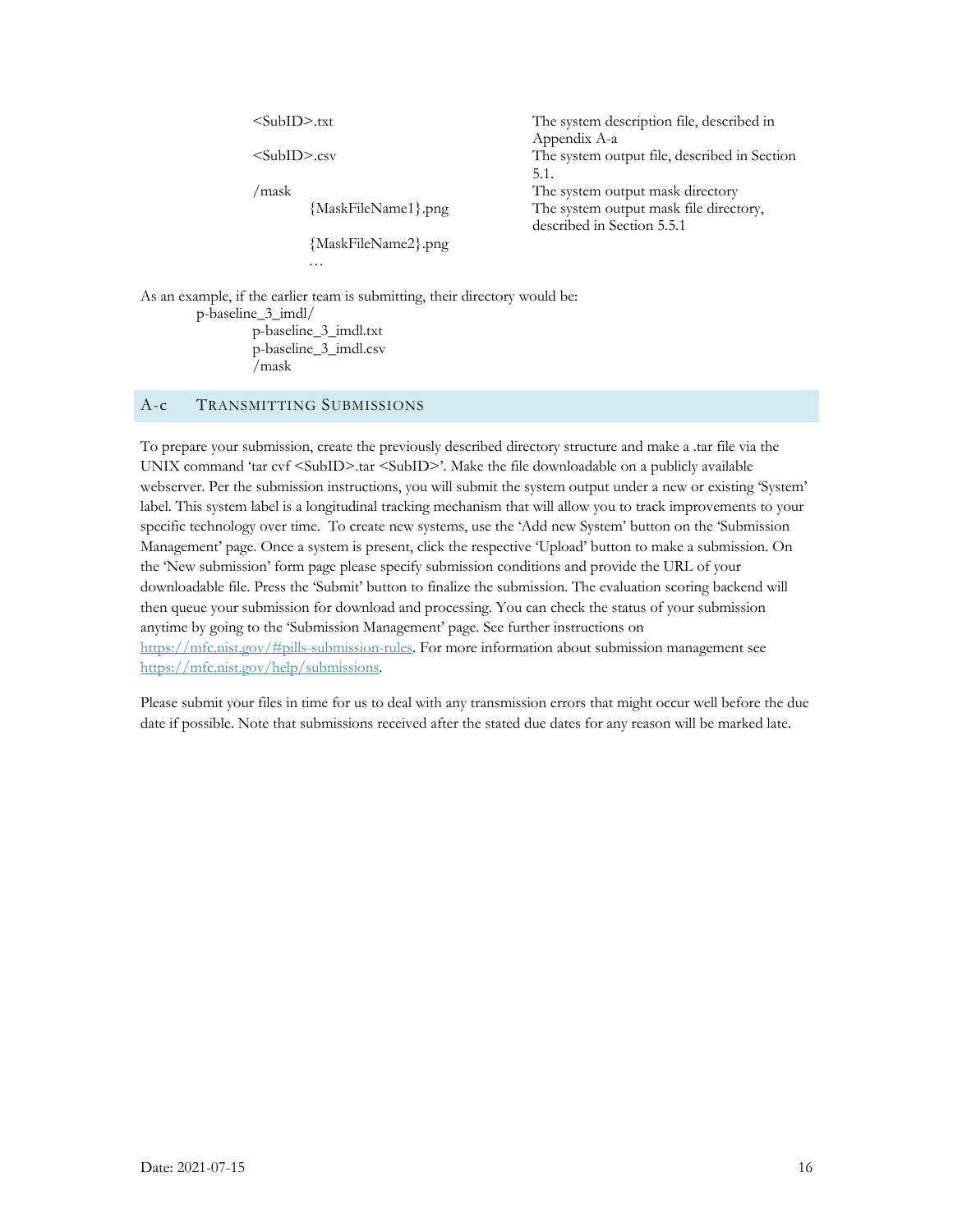# **Appendix B CSV FILE FORMAT SPECIFICATIONS**

The Media Forensics Challenge evaluation infrastructure uses comma-separated values (CSV) formatted files with an initial field header line as the data interchange format for all textual data. The EBNF structure used by the infrastructure is as follows:

| <b>CSVFILE</b>    | :== <header> <data>*</data></header>                                                |
|-------------------|-------------------------------------------------------------------------------------|
| <header></header> | :== <text string=""> {" " <text string=""> }* <newline></newline></text></text>     |
| <data></data>     | :== <text string=""> {" " <text_string> }* <newline></newline></text_string></text> |

An example of the CSV content is as follows (a table and shadow is used to align the column for visualization purposes, there is no physical space between columns before the vertical bar):

| $C \div 4$<br>City | $\sim$ $\sim$<br><u>ld le</u> | $\cdots$<br>_sited<br>v | $\cdots$<br>sitDate | <b>IPopulation</b> | $\overline{\phantom{a}}$ |
|--------------------|-------------------------------|-------------------------|---------------------|--------------------|--------------------------|
| Akron              | Ohio                          | . IV                    |                     | 107027<br>,197633  | $\overline{\phantom{a}}$ |

The first data record in the files is a header line. The header lines are required by the evaluation infrastructure and the field names for the index file and the system output file are dictated by specified tasks.

Each header and data record in the table is one line of the text file. Each field value is a column and is separated from the next value with a vertical bar.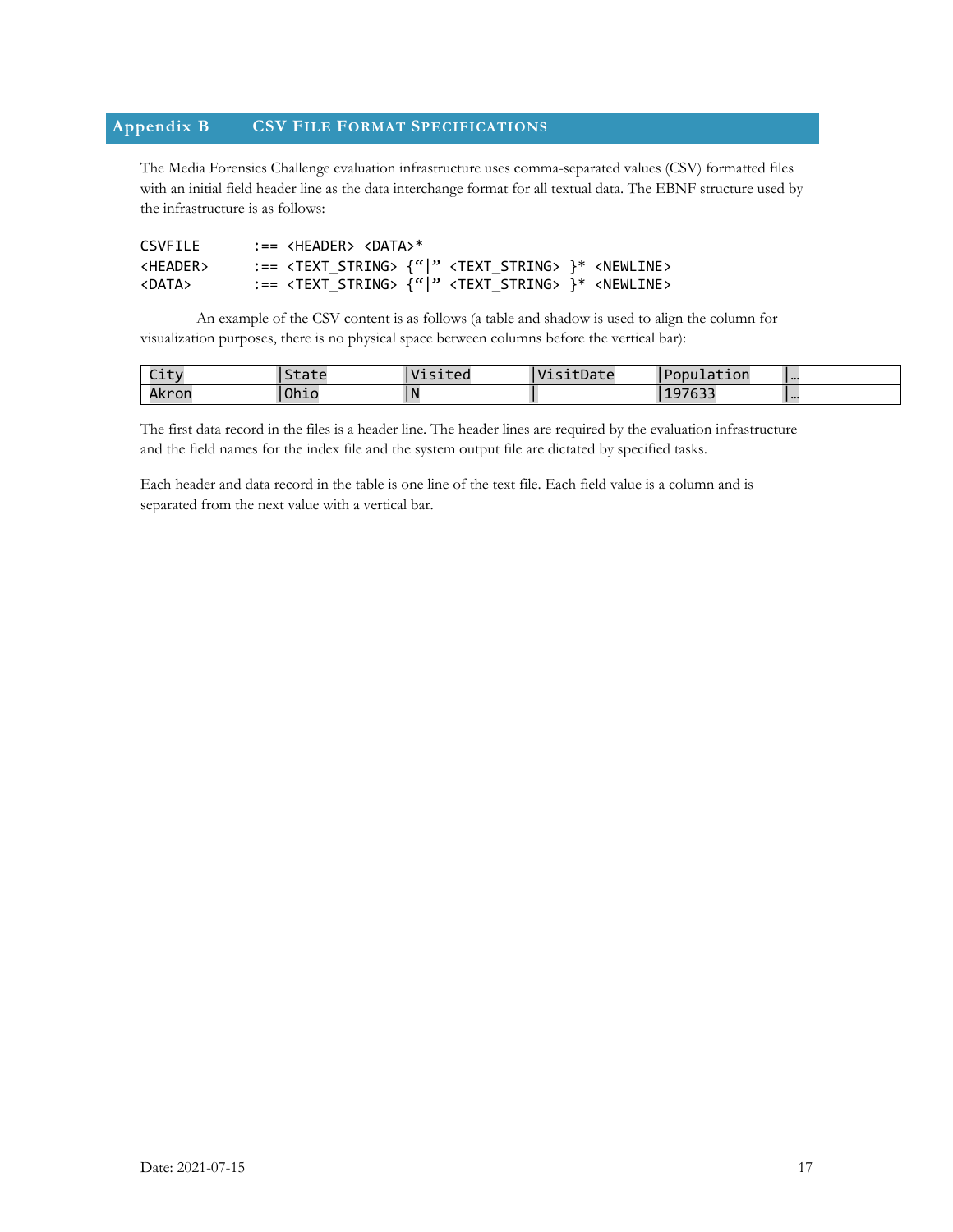## **Appendix C DETECTION SCORER USAGE**

The DetectionScorer script calculates the performance measures of AUC (see Section 6.1.2) and equal error rate (EER) based on a system's output (e.g., confidence scores) for the manipulation and splice detection tasks. Two files are produced. The first is a CSV file containing a report table. The report table contains the measures AUC, EER, and the confidence interval for the AUC (AUC\_CI). The second output is an Adobe PDF file containing a graphical plot. The plot displays the ROC (see Section 6.1.1) from the results of the algorithm performance as well as the AUC. The AUC can be partial (up to a certain FAR value) or full (when FAR value is set to 1.00).

Here is a test case.

```
python DetectionScorer.py -t manipulation --refDir 
../../data/test_suite/detectionScorerTests/ -r reference/OpenMFC2020-imdl-
ref.csv -x reference/OpenMFC2020-imdl-index.csv --sysDir 
../../data/test_suite/detectionScorerTests/baseline -s
Base_OpenMFC2020_imdl_ImgOnly_p-copymove_01.csv --outRoot 
./testcases/OpenMFC20_001 --ci --display
```
**Table 2: Example of Report Table Output for Test Case**

| AUC      | <b>FAR STOP</b> | EER      | AUC CI LOWER | <b>AUC CI UPPER</b> |
|----------|-----------------|----------|--------------|---------------------|
| 0.679533 |                 | 0.328889 | 0.620826     | 0.735491            |